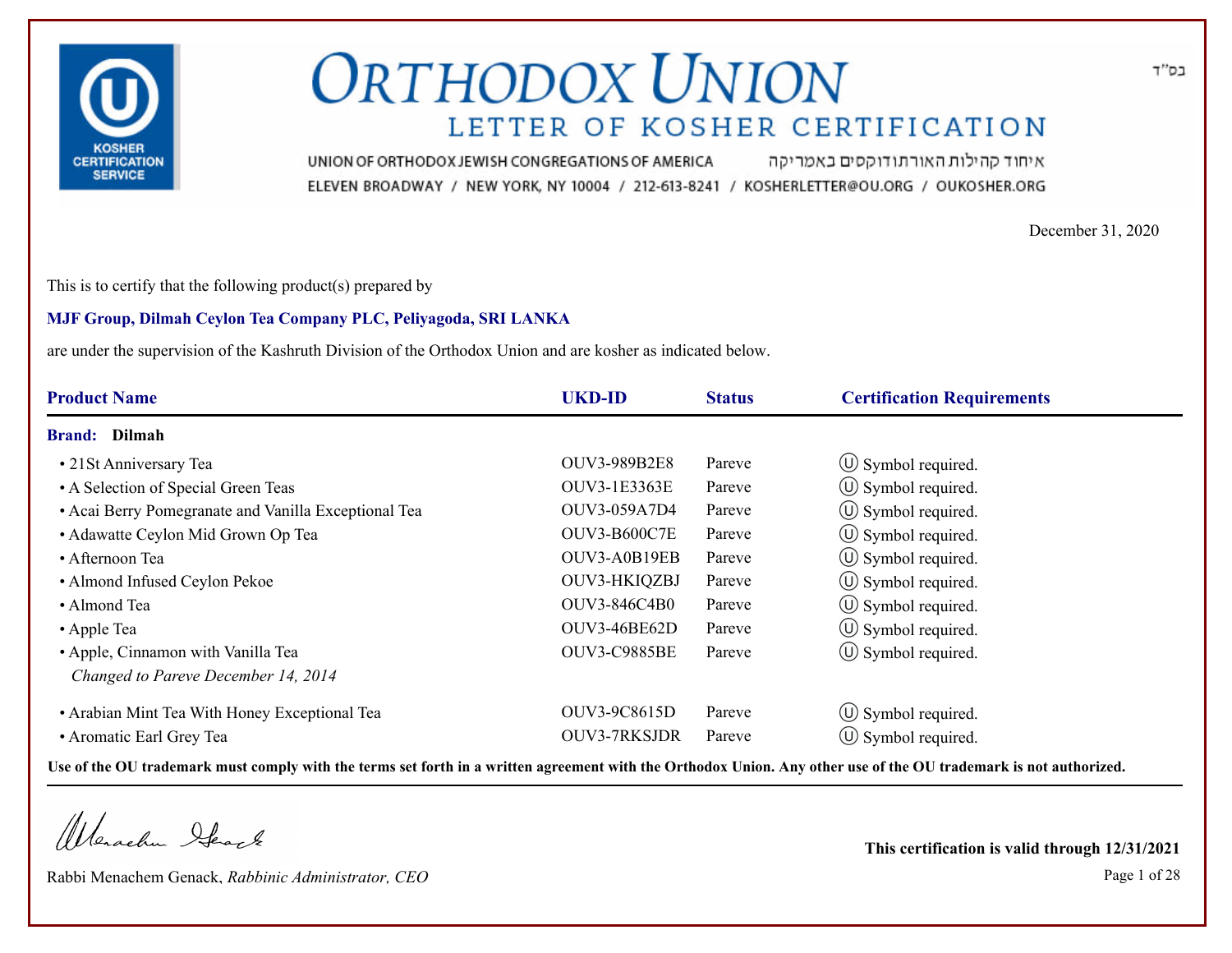

איחוד קהילות האורתודוקסים באמריקה UNION OF ORTHODOX JEWISH CONGREGATIONS OF AMERICA ELEVEN BROADWAY / NEW YORK, NY 10004 / 212-613-8241 / KOSHERLETTER@OU.ORG / OUKOSHER.ORG

December 31, 2020

#### **MJF Group (continued)**

This is to certify that the following product(s) prepared by this company are under the supervision of the Kashruth Division of the Orthodox Union and are kosher as indicated below.

| <b>Product Name</b>                   | <b>UKD-ID</b>       | <b>Status</b> | <b>Certification Requirements</b> |  |
|---------------------------------------|---------------------|---------------|-----------------------------------|--|
| Dilmah (continued)<br><b>Brand:</b>   |                     |               |                                   |  |
| • Banana Tea                          | OUV3-A68AA4E        | Pareve        | $\circ$ Symbol required.          |  |
| • Begamot Orange peppermint and Lemon | OUV3-WUIC89W        | Pareve        | $\circ$ Symbol required.          |  |
| • Berry Sensation Tea                 | OUV3-50F5FAA        | Pareve        | $\circled{1}$ Symbol required.    |  |
| • Blackcurrant Tea                    | OUV3-A402F2F        | Pareve        | (U) Symbol required.              |  |
| • Blue Standard Tea                   | OUV3-8D508FB        | Pareve        | $\circ$ Symbol required.          |  |
| • Blue Tea                            | OUV3-6C1AA28        | Pareve        | $\circled{1}$ Symbol required.    |  |
| • Blueberry and Pomegranate           | <b>OUV3-60EF703</b> | Pareve        | $\circ$ Symbol required.          |  |
| • Blueberry and Vanilla Tea           | OUV3-C300344        | Pareve        | $\circled{1}$ Symbol required.    |  |
| Changed to Pareve December 14, 2014   |                     |               |                                   |  |
| • Blueberry Tea                       | OUV3-20E7821        | Pareve        | $\circ$ Symbol required.          |  |
| • Bogahawatte Tea                     | <b>OUV3-8E28B58</b> | Pareve        | $\circ$ Symbol required.          |  |
| • BOPF Earl Grey Tea                  | OUV3-DEFA1DA        | Pareve        | $\circ$ Symbol required.          |  |

**Use of the OU trademark must comply with the terms set forth in a written agreement with the Orthodox Union. Any other use of the OU trademark is not authorized.**

Werachen Stack

Rabbi Menachem Genack, *Rabbinic Administrator, CEO* Page 2 of 28

**This certification is valid through 12/31/2021**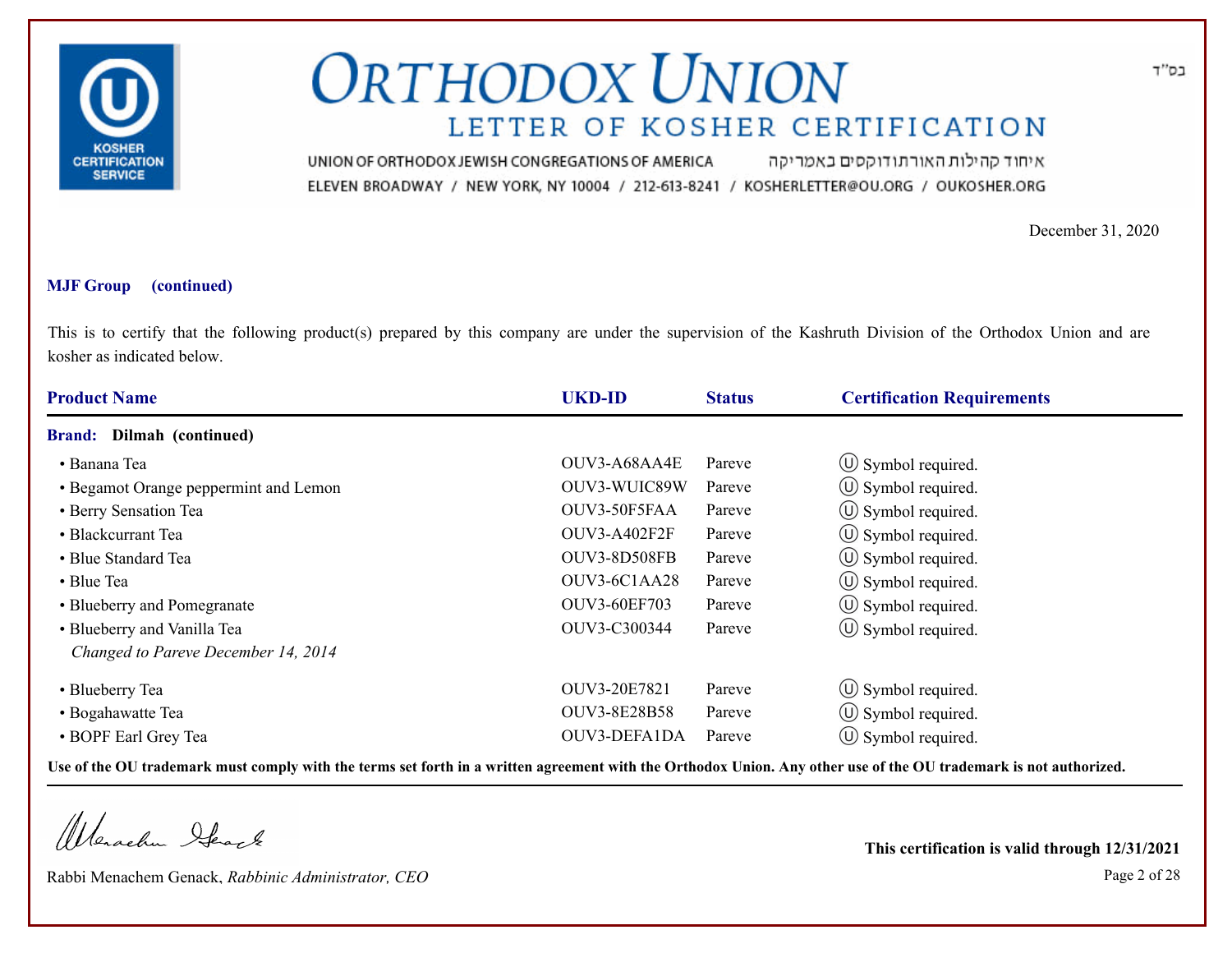

איחוד קהילות האורתודוקסים באמריקה UNION OF ORTHODOX JEWISH CONGREGATIONS OF AMERICA ELEVEN BROADWAY / NEW YORK, NY 10004 / 212-613-8241 / KOSHERLETTER@OU.ORG / OUKOSHER.ORG

December 31, 2020

#### **MJF Group (continued)**

This is to certify that the following product(s) prepared by this company are under the supervision of the Kashruth Division of the Orthodox Union and are kosher as indicated below.

| <b>Product Name</b>                 | <b>UKD-ID</b> | <b>Status</b> | <b>Certification Requirements</b> |  |
|-------------------------------------|---------------|---------------|-----------------------------------|--|
| <b>Brand:</b> Dilmah (continued)    |               |               |                                   |  |
| • Breakfast Tea                     | OUV3-BEC2B18  | Pareve        | $\circ$ Symbol required.          |  |
| • Brilliant Breakfast Tea           | OUV3-B994B48  | Pareve        | $\circled{1}$ Symbol required.    |  |
| • Calidad Premium                   | OUV3-F60A555  | Pareve        | $\circ$ Symbol required.          |  |
| • Caramel Tea                       | OUV3-175EAED  | Pareve        | $\circled{1}$ Symbol required.    |  |
| Changed to Pareve December 14, 2014 |               |               |                                   |  |
| • Cardamom Tea                      | OUV3-30BE65A  | Pareve        | $\circled{1}$ Symbol required.    |  |
| • Cardomom Flavoured Loose Leaf Tea | OUV3-94F0DB6  | Pareve        | $\circ$ Symbol required.          |  |
| • Celebration Classic Tea           | OUV3-A4EC3A5  | Pareve        | $\circled{1}$ Symbol required.    |  |
| • Celebration Herbal & Green Tea    | OUV3-3BD19A4  | Pareve        | $\circled{1}$ Symbol required.    |  |
| • Celebration Pack Tea              | OUV3-D26BC6A  | Pareve        | $\circ$ Symbol required.          |  |
| Changed to Pareve December 14, 2014 |               |               |                                   |  |

**Use of the OU trademark must comply with the terms set forth in a written agreement with the Orthodox Union. Any other use of the OU trademark is not authorized.**

Werschn Stack

Rabbi Menachem Genack, *Rabbinic Administrator, CEO* Page 3 of 28

**This certification is valid through 12/31/2021**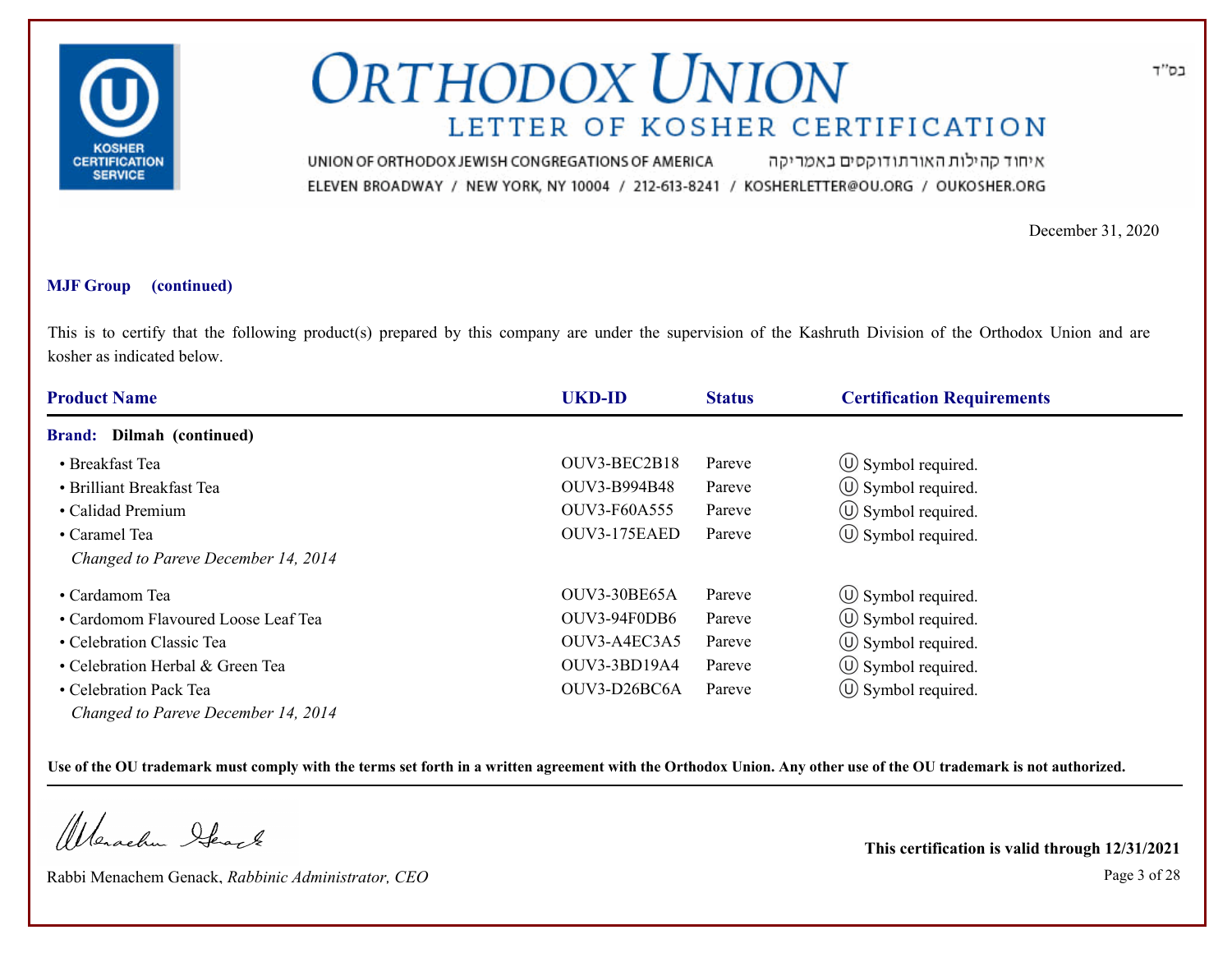

איחוד קהילות האורתודוקסים באמריקה UNION OF ORTHODOX JEWISH CONGREGATIONS OF AMERICA ELEVEN BROADWAY / NEW YORK, NY 10004 / 212-613-8241 / KOSHERLETTER@OU.ORG / OUKOSHER.ORG

December 31, 2020

#### **MJF Group (continued)**

This is to certify that the following product(s) prepared by this company are under the supervision of the Kashruth Division of the Orthodox Union and are kosher as indicated below.

| <b>Product Name</b>                        | <b>UKD-ID</b>       | <b>Status</b> | <b>Certification Requirements</b> |
|--------------------------------------------|---------------------|---------------|-----------------------------------|
| <b>Brand:</b> Dilmah (continued)           |                     |               |                                   |
| • Ceylon Bold                              | OUV3-M1KXMK2        | Pareve        | $\circ$ Symbol required.          |
| • Ceylon Cinnamon Spice Tea                | OUV3-7BE8236        | Pareve        | $\circ$ Symbol required.          |
| • Ceylon Full Leaf Green Tea               | OUV3-DRUJ3KC        | Pareve        | $\circled{1}$ Symbol required.    |
| • Ceylon Ginger Honey & Mint               | OUV3-RE5YIKF        | Pareve        | $\circ$ Symbol required.          |
| • Ceylon Gold Tea                          | OUV3-B86E3DF        | Pareve        | $\circ$ Symbol required.          |
| • Ceylon Green Tea                         | <b>OUV3-D15C15D</b> | Pareve        | (U) Symbol required.              |
| • Ceylon Green Tea Moroccan Mint Tea       | OUV3-AAA182C        | Pareve        | $\circ$ Symbol required.          |
| • Ceylon Green Tea with Jasmine            | OUV3-W0YQ6V3        | Pareve        | $\circled{1}$ Symbol required.    |
| • Ceylon Green Tea with Lychees and Ginger | <b>OUV3-CBRWBIY</b> | Pareve        | $\circ$ Symbol required.          |
| • Ceylon Green with Real Cinnamon Tea      | OUV3-2B3996D        | Pareve        | $\circ$ Symbol required.          |
| • Ceylon Low Elevation Tippy FF Tea        | OUV3-B19718B        | Pareve        | $\circled{1}$ Symbol required.    |
| • Ceylon Orange Pekoe Tea                  | OUV3-F106795        | Pareve        | $\circ$ Symbol required.          |

**Use of the OU trademark must comply with the terms set forth in a written agreement with the Orthodox Union. Any other use of the OU trademark is not authorized.**

Werachen Ifeart

Rabbi Menachem Genack, *Rabbinic Administrator, CEO* Page 4 of 28

**This certification is valid through 12/31/2021**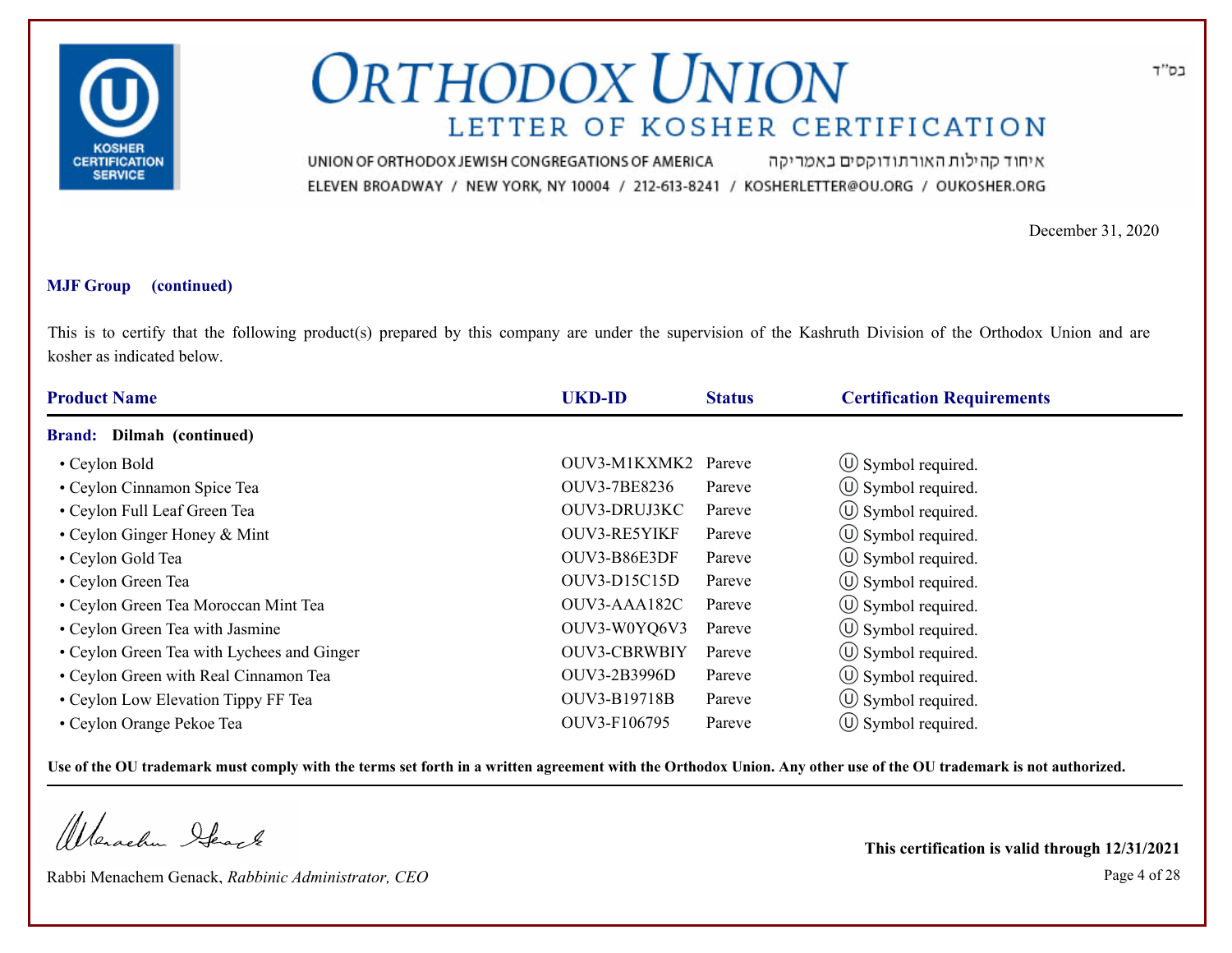

איחוד קהילות האורתודוקסים באמריקה UNION OF ORTHODOX JEWISH CONGREGATIONS OF AMERICA ELEVEN BROADWAY / NEW YORK, NY 10004 / 212-613-8241 / KOSHERLETTER@OU.ORG / OUKOSHER.ORG

December 31, 2020

#### **MJF Group (continued)**

This is to certify that the following product(s) prepared by this company are under the supervision of the Kashruth Division of the Orthodox Union and are kosher as indicated below.

| <b>Product Name</b>                             | <b>UKD-ID</b>       | <b>Status</b> | <b>Certification Requirements</b> |  |
|-------------------------------------------------|---------------------|---------------|-----------------------------------|--|
| <b>Brand:</b> Dilmah (continued)                |                     |               |                                   |  |
| • Ceylon Original Breakfast Tea                 | OUV3-YI5KA8G        | Pareve        | $\circ$ Symbol required.          |  |
| • Ceylon Pekoe Tea                              | OUV3-42418AD        | Pareve        | $\circled{1}$ Symbol required.    |  |
| • Ceylon Rose & Mint                            | OUV3-QVACTZP        | Pareve        | $\circled{1}$ Symbol required.    |  |
| • Ceylon Silver Tips White Tea                  | OUV3-8818B42        | Pareve        | $\circ$ Symbol required.          |  |
| • Ceylon Souchong Tea                           | OUV3-ED2C405        | Pareve        | $\circ$ Symbol required.          |  |
| • Ceylon Spice Chai                             | OUV3-4E2536F        | Pareve        | $\circ$ Symbol required.          |  |
| • Ceylon Supreme Tea                            | OUV3-1AE3D21        | Pareve        | $\circ$ Symbol required.          |  |
| • Ceylon Tea with Pomegranate and Mint          | OUV3-KMJ0GC1        | Pareve        | (U) Symbol required.              |  |
| • Ceylon Tea with Apple Pie & Vanilla           | OUV3-HDFCNCQ        | Pareve        | $\circ$ Symbol required.          |  |
| • Ceylon Tea with Cinnamon, Peppermint & Ginger | <b>OUV3-7E4D4B8</b> | Pareve        | $\circ$ Symbol required.          |  |
| • Ceylon Whole Leaf Green Tea                   | OUV3-4E7555C        | Pareve        | $\circ$ Symbol required.          |  |
| • Ceylon Young Hyson Green Tea                  | OUV3-428F3CD        | Pareve        | $\circ$ Symbol required.          |  |

**Use of the OU trademark must comply with the terms set forth in a written agreement with the Orthodox Union. Any other use of the OU trademark is not authorized.**

Werachen Ifeart

Rabbi Menachem Genack, *Rabbinic Administrator, CEO* Page 5 of 28

**This certification is valid through 12/31/2021**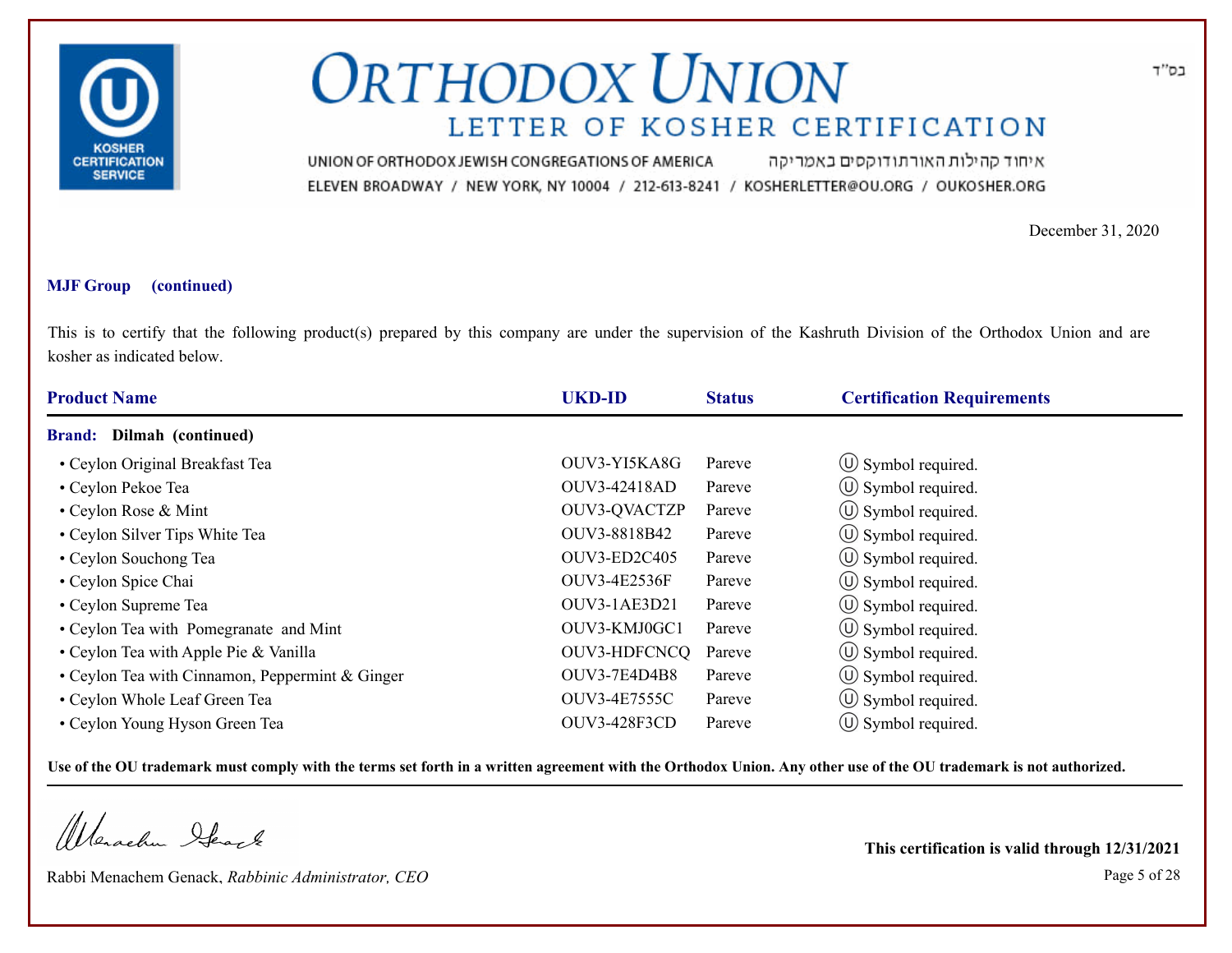

איחוד קהילות האורתודוקסים באמריקה UNION OF ORTHODOX JEWISH CONGREGATIONS OF AMERICA ELEVEN BROADWAY / NEW YORK, NY 10004 / 212-613-8241 / KOSHERLETTER@OU.ORG / OUKOSHER.ORG

December 31, 2020

#### **MJF Group (continued)**

This is to certify that the following product(s) prepared by this company are under the supervision of the Kashruth Division of the Orthodox Union and are kosher as indicated below.

| <b>Product Name</b>                   | <b>UKD-ID</b> | <b>Status</b> | <b>Certification Requirements</b> |
|---------------------------------------|---------------|---------------|-----------------------------------|
| Dilmah (continued)<br><b>Brand:</b>   |               |               |                                   |
| • Chamomile Tea                       | OUV3-CDC1AAD  | Pareve        | $\circ$ Symbol required.          |
| • Cherry and Almond Tea               | OUV3-053582F  | Pareve        | $\circled{1}$ Symbol required.    |
| Changed to Pareve December 14, 2014   |               |               |                                   |
| • Cherry Tea                          | OUV3-DB02133  | Pareve        | $\circ$ Symbol required.          |
| Changed to Pareve December 14, 2014   |               |               |                                   |
| • Cinnamon Smoked Rilhena Estate FBOP | OUV3-60D8DE1  | Pareve        | $\circ$ Symbol required.          |
| • Cinnamon Tea                        | OUV3-C1EF5EC  | Pareve        | $\circ$ Symbol required.          |
| • COP Gold Tea                        | OUV3-129080A  | Pareve        | $\circ$ Symbol required.          |
| • COP Tea                             | OUV3-24B2B95  | Pareve        | $\circ$ Symbol required.          |
| • CTC Tea                             | OUV3-117197C  | Pareve        | $\circ$ Symbol required.          |
| • Darjeeling Tea                      | OUV3-0523D0D  | Pareve        | $(\cup)$ Symbol required.         |

**Use of the OU trademark must comply with the terms set forth in a written agreement with the Orthodox Union. Any other use of the OU trademark is not authorized.**

Werachen Ifearle

Rabbi Menachem Genack, *Rabbinic Administrator, CEO* Page 6 of 28

**This certification is valid through 12/31/2021**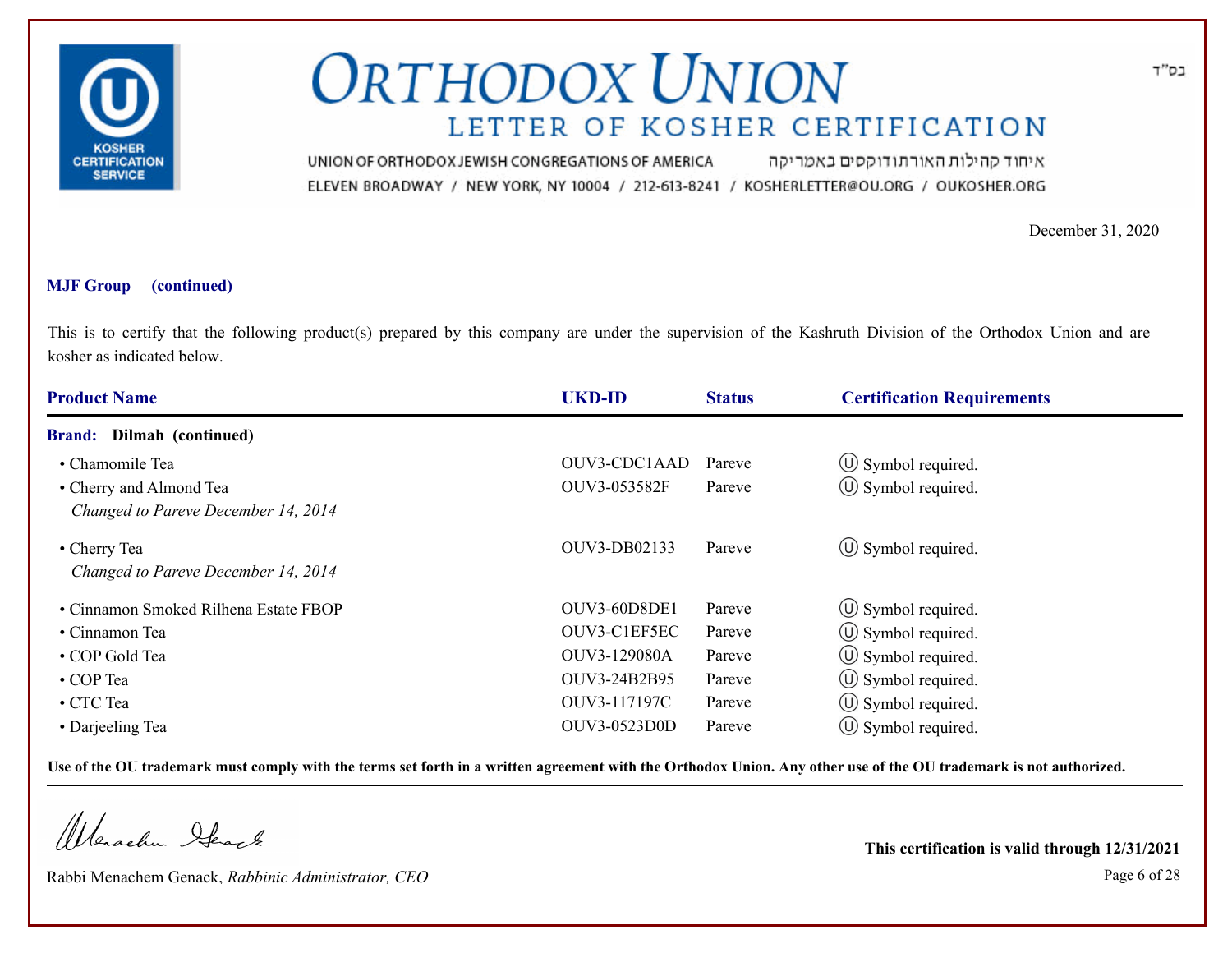

איחוד קהילות האורתודוקסים באמריקה UNION OF ORTHODOX JEWISH CONGREGATIONS OF AMERICA ELEVEN BROADWAY / NEW YORK, NY 10004 / 212-613-8241 / KOSHERLETTER@OU.ORG / OUKOSHER.ORG

December 31, 2020

#### **MJF Group (continued)**

This is to certify that the following product(s) prepared by this company are under the supervision of the Kashruth Division of the Orthodox Union and are kosher as indicated below.

| <b>Product Name</b>                     | <b>UKD-ID</b>       | <b>Status</b> | <b>Certification Requirements</b>                                      |
|-----------------------------------------|---------------------|---------------|------------------------------------------------------------------------|
| <b>Brand:</b> Dilmah (continued)        |                     |               |                                                                        |
| • Darjeeling TGFOP Black Tea            | OUV3-12ECAC3        | Pareve        | $\circ$ Symbol required.                                               |
| • Darjeeling White Treasure Tea         | OUV3-C330560        | Pareve        | $\circ$ Symbol required.                                               |
| • Decaffeinated Black                   | OUV3-D9769F7        | Pareve        | $\circ$ Symbol required.                                               |
| • Decaffeinated Green Tea               | OUV3-71B336D        | Pareve        | $\circ$ Symbol required.                                               |
| • Dilmah Organic Rooibos                | <b>OUV3-B7D72A8</b> | Pareve        | $\circ$ Symbol required.                                               |
| • Dilmah Tea FBOP                       | OUV3-66C4DEC        | Pareve        | $\circ$ Symbol required.                                               |
| • Dimbula - Single Region Tea           | OUV3-33AE316        | Pareve        | $\circ$ Symbol required.                                               |
| • Dimbula Seasonal Flush Tea            | OUV3-4A6E643        | Pareve        | $\circ$ Symbol required.                                               |
| • Dombagastalawa Single Estate FBOP Tea | OUW3-9001F60        | Pareve        | $\circ$ Symbol required. Certified for Passover and<br>year-round use. |
| • Dombagasthalawa BOP Special Black Tea | OUV3-C9CE5B8        | Pareve        | $\circled{0}$ Symbol required.                                         |
| • Dust Tea                              | <b>OUV3-086C4CC</b> | Pareve        | $\circ$ Symbol required.                                               |

**Use of the OU trademark must comply with the terms set forth in a written agreement with the Orthodox Union. Any other use of the OU trademark is not authorized.**

Werachen Ifearle

Rabbi Menachem Genack, *Rabbinic Administrator, CEO* Page 7 of 28

**This certification is valid through 12/31/2021**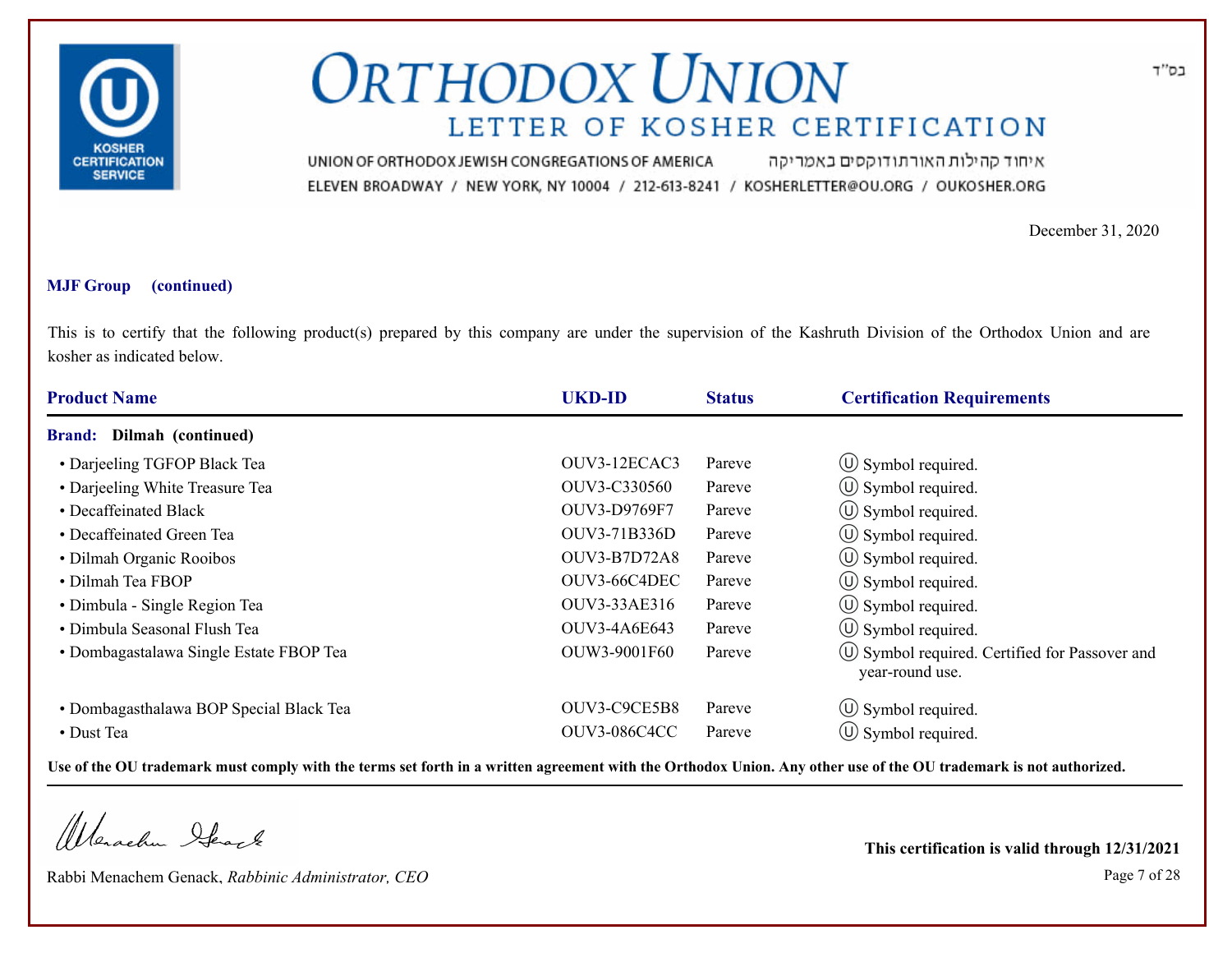

איחוד קהילות האורתודוקסים באמריקה UNION OF ORTHODOX JEWISH CONGREGATIONS OF AMERICA ELEVEN BROADWAY / NEW YORK, NY 10004 / 212-613-8241 / KOSHERLETTER@OU.ORG / OUKOSHER.ORG

December 31, 2020

#### **MJF Group (continued)**

This is to certify that the following product(s) prepared by this company are under the supervision of the Kashruth Division of the Orthodox Union and are kosher as indicated below.

| <b>Product Name</b>                        | <b>UKD-ID</b>       | <b>Status</b> | <b>Certification Requirements</b> |  |
|--------------------------------------------|---------------------|---------------|-----------------------------------|--|
| <b>Brand:</b> Dilmah (continued)           |                     |               |                                   |  |
| • Dynasty Natural Pu-Erh Special Green Tea | OUV3-C7D6204        | Pareve        | $\circ$ Symbol required.          |  |
| • Earl Grey Royale                         | OUV3-41843FD        | Pareve        | $\circled{1}$ Symbol required.    |  |
| • Earl Grey Strong                         | OUV3-7C46D77        | Pareve        | $\circled{1}$ Symbol required.    |  |
| • Earl Grey Tea                            | <b>OUV3-9F099C0</b> | Pareve        | $\circ$ Symbol required.          |  |
| • Elder Flower with Cinnamon and Apple     | OUV3-D2NUBU4        | Pareve        | $\circ$ Symbol required.          |  |
| • Elegant Earl Grey Tea                    | OUV3-BE3B68A        | Pareve        | $\circ$ Symbol required.          |  |
| • Elegant Infusion - Organic Chamomile Tea | OUV3-AEA0F1B        | Pareve        | $\circ$ Symbol required.          |  |
| · Emerald Green - Organic Sencha Tea       | OUV3-4E1CBDF        | Pareve        | (U) Symbol required.              |  |
| • English Afternoon Tea                    | OUV3-4588969        | Pareve        | $\circled{1}$ Symbol required.    |  |
| • English Breakfast Royale Black Tea       | OUV3-4E65556        | Pareve        | $\circled{1}$ Symbol required.    |  |
| • English Breakfast Tea                    | <b>OUV3-C5995CF</b> | Pareve        | $\circ$ Symbol required.          |  |
| • Exclusive Ceylon Supreme Tea             | OUV3-31E19A9        | Pareve        | $\circ$ Symbol required.          |  |

**Use of the OU trademark must comply with the terms set forth in a written agreement with the Orthodox Union. Any other use of the OU trademark is not authorized.**

Werachen Stack

Rabbi Menachem Genack, *Rabbinic Administrator, CEO* Page 8 of 28

**This certification is valid through 12/31/2021**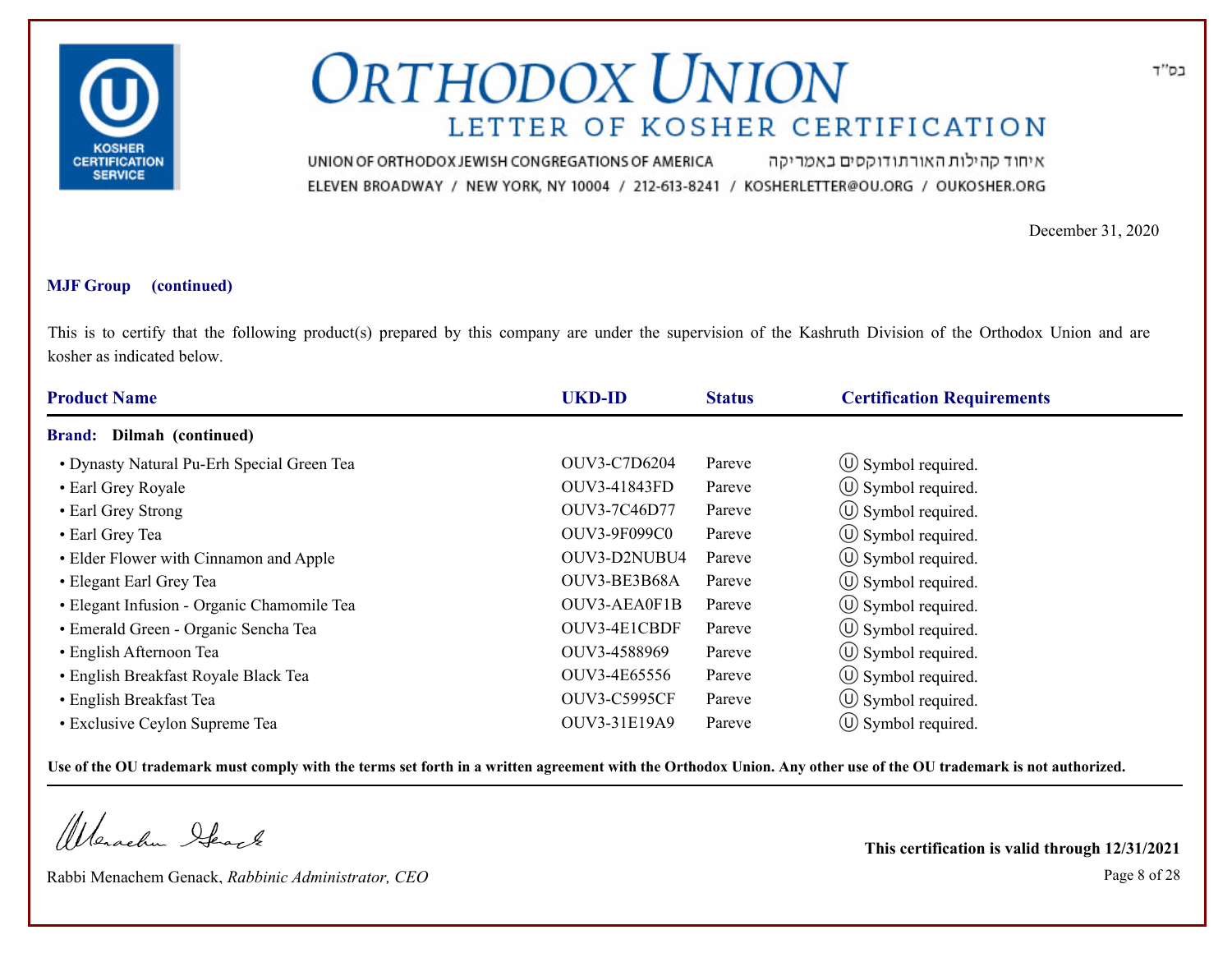

איחוד קהילות האורתודוקסים באמריקה UNION OF ORTHODOX JEWISH CONGREGATIONS OF AMERICA ELEVEN BROADWAY / NEW YORK, NY 10004 / 212-613-8241 / KOSHERLETTER@OU.ORG / OUKOSHER.ORG

December 31, 2020

#### **MJF Group (continued)**

This is to certify that the following product(s) prepared by this company are under the supervision of the Kashruth Division of the Orthodox Union and are kosher as indicated below.

| <b>Product Name</b>                                      | <b>UKD-ID</b>       | <b>Status</b> | <b>Certification Requirements</b> |
|----------------------------------------------------------|---------------------|---------------|-----------------------------------|
| Dilmah (continued)<br><b>Brand:</b>                      |                     |               |                                   |
| • Exclusive COP Supreme Tea                              | OUV3-125216E        | Pareve        | $\circ$ Symbol required.          |
| • Exclusive Earl Grey Tea                                | OUV3-BC2A578        | Pareve        | $\circ$ Symbol required.          |
| • Exclusive English Breakfast Tea                        | OUV3-0FAA133        | Pareve        | $\circled{1}$ Symbol required.    |
| • Extra Strength Tea                                     | OUV3-DE0C381        | Pareve        | (U) Symbol required.              |
| • Finest Ceylon Tippy FBOPF Tea                          | OUV3-4359D4A        | Pareve        | $\circ$ Symbol required.          |
| • Flavoured Infusion Bergamot Orange Peppermint & Orange | OUV3-IQTK4BS        | Pareve        | $\circled{0}$ Symbol required.    |
| • Flavoured Infusion Tangerine, Rose & Grapefruit        | OUV3-8LNVUTM        | Pareve        | $\circ$ Symbol required.          |
| • Floral Pack Tea                                        | OUV3-F29651E        | Pareve        | $\circled{1}$ Symbol required.    |
| Changed to Pareve December 14, 2014                      |                     |               |                                   |
| • Fragrant Jasmine Green Tea                             | OUV3-01BCF7D        | Pareve        | $\circ$ Symbol required.          |
| • Galle District OP1 Tea                                 | <b>OUV3-4C37A0C</b> | Pareve        | $\circ$ Symbol required.          |
| • Gentle Minty Green Exceptional Tea                     | OUV3-B32E459        | Pareve        | $\circ$ Symbol required.          |

**Use of the OU trademark must comply with the terms set forth in a written agreement with the Orthodox Union. Any other use of the OU trademark is not authorized.**

Werachen Ifeart

Rabbi Menachem Genack, *Rabbinic Administrator, CEO* Page 9 of 28

**This certification is valid through 12/31/2021**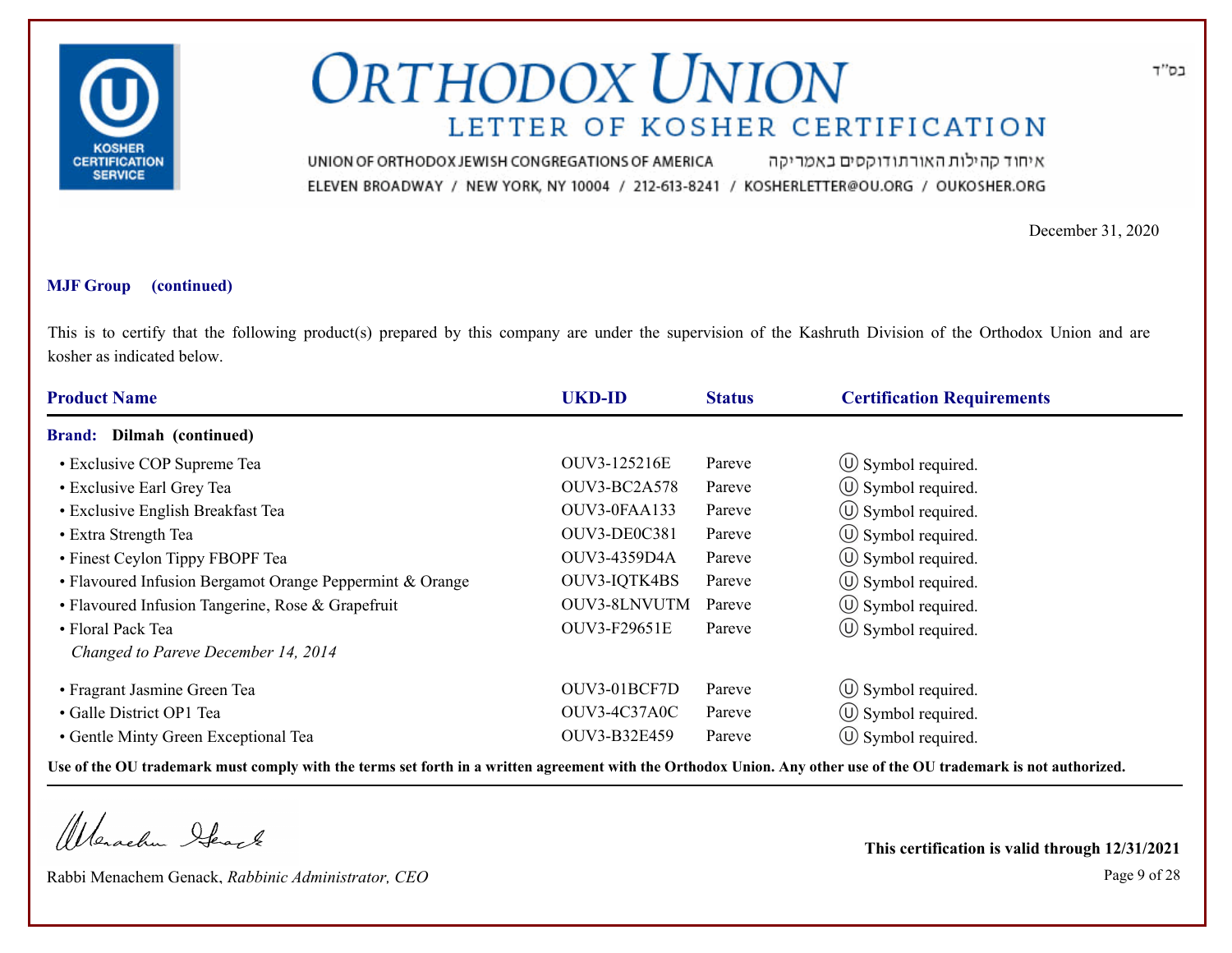

איחוד קהילות האורתודוקסים באמריקה UNION OF ORTHODOX JEWISH CONGREGATIONS OF AMERICA ELEVEN BROADWAY / NEW YORK, NY 10004 / 212-613-8241 / KOSHERLETTER@OU.ORG / OUKOSHER.ORG

December 31, 2020

#### **MJF Group (continued)**

This is to certify that the following product(s) prepared by this company are under the supervision of the Kashruth Division of the Orthodox Union and are kosher as indicated below.

| <b>Product Name</b>                      | <b>UKD-ID</b>       | <b>Status</b> | <b>Certification Requirements</b> |
|------------------------------------------|---------------------|---------------|-----------------------------------|
| <b>Brand:</b> Dilmah (continued)         |                     |               |                                   |
| • Gift of Green & Oolong Tea             | <b>OUV3-57C53FD</b> | Pareve        | $\circ$ Symbol required.          |
| • Ginger and Honey Tea                   | <b>OUV3-8EEB695</b> | Pareve        | $\circled{1}$ Symbol required.    |
| • Ginger Tea                             | <b>OUV3-B852C6D</b> | Pareve        | $\circled{1}$ Symbol required.    |
| • Gold Tea Earl Grey                     | <b>OUV3-F7C41C1</b> | Pareve        | $\circ$ Symbol required.          |
| • Greatwestern Tea                       | OUV3-C09A196        | Pareve        | $\circ$ Symbol required.          |
| • Green Rooibos Cardamom Ginger & Orange | OUV3-IV103PA        | Pareve        | $\circ$ Symbol required.          |
| • Green Rooibos Coconut and Mango        | OUV3-Y3MMWNX Pareve |               | $\circ$ Symbol required.          |
| • Green Rooibos Ginger & Peppermint      | OUV3-IU3RYK2        | Pareve        | (U) Symbol required.              |
| • Green Rooibos Lemongrass & Spearmint   | OUV3-M1WABOL        | Pareve        | $\circ$ Symbol required.          |
| • Green Tea                              | <b>OUV3-5F0291E</b> | Pareve        | $\circ$ Symbol required.          |
| • Green Tea Moroccan Mint                | OUV3-5849D87        | Pareve        | $\circ$ Symbol required.          |
| • Green Tea with Cardamom                | OUV3-4D51075        | Pareve        | $(\cup)$ Symbol required.         |

**Use of the OU trademark must comply with the terms set forth in a written agreement with the Orthodox Union. Any other use of the OU trademark is not authorized.**

Werachen Stack

Rabbi Menachem Genack, *Rabbinic Administrator, CEO* Page 10 of 28

**This certification is valid through 12/31/2021**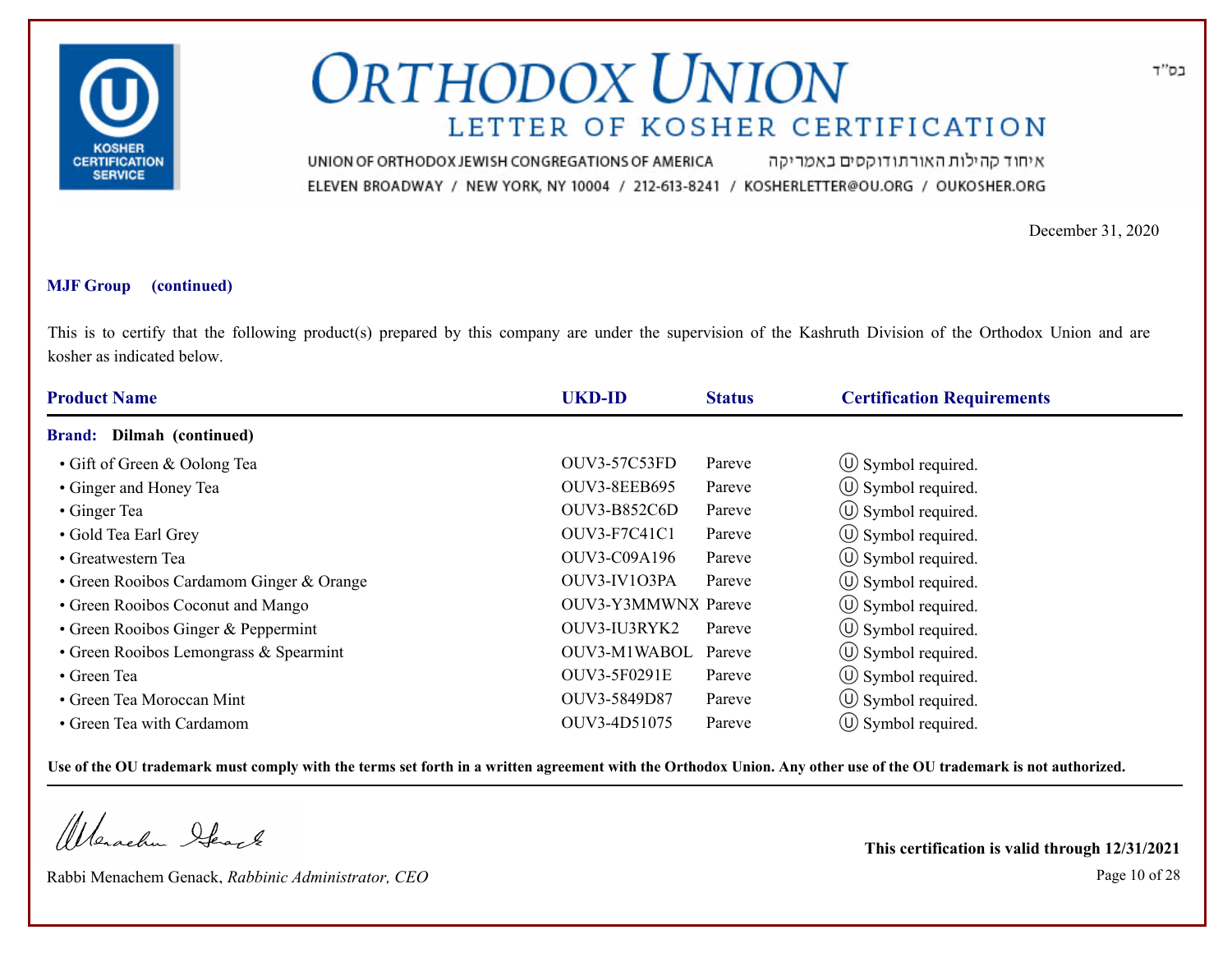

איחוד קהילות האורתודוקסים באמריקה UNION OF ORTHODOX JEWISH CONGREGATIONS OF AMERICA ELEVEN BROADWAY / NEW YORK, NY 10004 / 212-613-8241 / KOSHERLETTER@OU.ORG / OUKOSHER.ORG

December 31, 2020

#### **MJF Group (continued)**

This is to certify that the following product(s) prepared by this company are under the supervision of the Kashruth Division of the Orthodox Union and are kosher as indicated below.

| <b>Product Name</b>                      | <b>UKD-ID</b>       | <b>Status</b> | <b>Certification Requirements</b> |  |  |
|------------------------------------------|---------------------|---------------|-----------------------------------|--|--|
| <b>Brand:</b> Dilmah (continued)         |                     |               |                                   |  |  |
| • Green Tea with Chamomile               | OUV3-D50813D        | Pareve        | $\circ$ Symbol required.          |  |  |
| • Green Tea with Cinnamon                | <b>OUV3-046BB6B</b> | Pareve        | $\circ$ Symbol required.          |  |  |
| • Green Tea with Ginger                  | OUV3-A5E7219        | Pareve        | $\circled{1}$ Symbol required.    |  |  |
| • Green Tea With Jasmine Flowers         | <b>OUV3-79E3EB1</b> | Pareve        | $\circ$ Symbol required.          |  |  |
| • Green Tea with Jasmine Petals          | OUV3-7A35C3A        | Pareve        | $\circ$ Symbol required.          |  |  |
| • Green Tea with Lemongrass              | OUV3-85D9867        | Pareve        | (U) Symbol required.              |  |  |
| • Green Tea with Lemongrass and Lemon    | OUV3-C673D59        | Pareve        | $\circ$ Symbol required.          |  |  |
| • Illuminations 040'S Gift               | OUV3-03F048D        | Pareve        | (U) Symbol required.              |  |  |
| • Infusion of Jade - Organic Rooibos Tea | <b>OUV3-F951BF0</b> | Pareve        | $\circled{1}$ Symbol required.    |  |  |
| • Irish Breakfast Tea                    | OUV3-D7BAAF2        | Pareve        | (U) Symbol required.              |  |  |
| • Italian Almond                         | OUV3-0FA4A3E        | Pareve        | $\circ$ Symbol required.          |  |  |
| • Jade Butterfly Handmade White Tea      | OUV3-B999493        | Pareve        | $(\cup)$ Symbol required.         |  |  |

**Use of the OU trademark must comply with the terms set forth in a written agreement with the Orthodox Union. Any other use of the OU trademark is not authorized.**

Werachen Ifeart

Rabbi Menachem Genack, *Rabbinic Administrator, CEO* Page 11 of 28

**This certification is valid through 12/31/2021**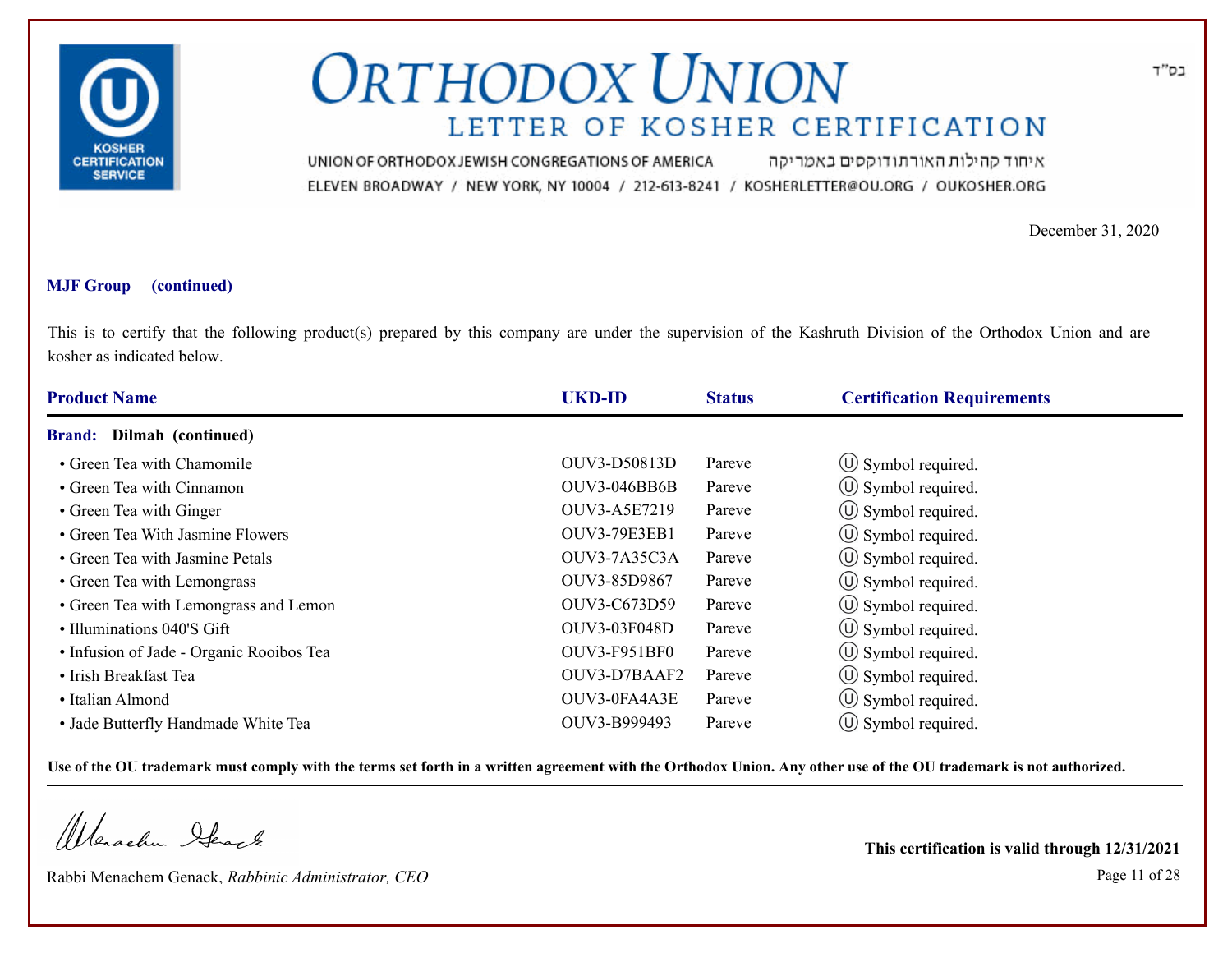

איחוד קהילות האורתודוקסים באמריקה UNION OF ORTHODOX JEWISH CONGREGATIONS OF AMERICA ELEVEN BROADWAY / NEW YORK, NY 10004 / 212-613-8241 / KOSHERLETTER@OU.ORG / OUKOSHER.ORG

December 31, 2020

#### **MJF Group (continued)**

This is to certify that the following product(s) prepared by this company are under the supervision of the Kashruth Division of the Orthodox Union and are kosher as indicated below.

| <b>Product Name</b>                         | <b>UKD-ID</b>       | <b>Status</b> | <b>Certification Requirements</b> |
|---------------------------------------------|---------------------|---------------|-----------------------------------|
| Dilmah (continued)<br><b>Brand:</b>         |                     |               |                                   |
| · Japan Sencha Extra Special Tea            | OUV3-D6C3978        | Pareve        | $\circ$ Symbol required.          |
| · Jasmine Extra Special No. 1 Green Tea     | OUV3-8C1D80C        | Pareve        | $\circ$ Symbol required.          |
| • Jasmine Pear Dragon White Tea             | <b>OUV3-909CCB0</b> | Pareve        | $\circ$ Symbol required.          |
| • Jasmine Tea                               | <b>OUV3-1008FED</b> | Pareve        | $\circled{1}$ Symbol required.    |
| • Keemun Special Leaf Tea                   | OUV3-52B0638        | Pareve        | $\circ$ Symbol required.          |
| • Lady Gold Tea                             | OUV3-2EDB9BA        | Pareve        | $\circ$ Symbol required.          |
| Changed to Pareve December 14, 2014         |                     |               |                                   |
| • Lapsang Souchoung Tea                     | OUV3-6796369        | Pareve        | $\circ$ Symbol required.          |
| • Lemon & Lime Tea                          | OUV3-B2ACB34        | Pareve        | $\circ$ Symbol required.          |
| • Lemon Tea                                 | OUV3-2EC72EA        | Pareve        | $\circ$ Symbol required.          |
| • Lime & Orange Fusion                      | <b>OUV3-58E3E88</b> | Pareve        | $\circ$ Symbol required.          |
| • Liquorice, Lemongrass, Spearmint Infusion | OUV3-2586873        | Pareve        | $\circ$ Symbol required.          |

**Use of the OU trademark must comply with the terms set forth in a written agreement with the Orthodox Union. Any other use of the OU trademark is not authorized.**

Werschn Heark

Rabbi Menachem Genack, *Rabbinic Administrator, CEO* Page 12 of 28

**This certification is valid through 12/31/2021**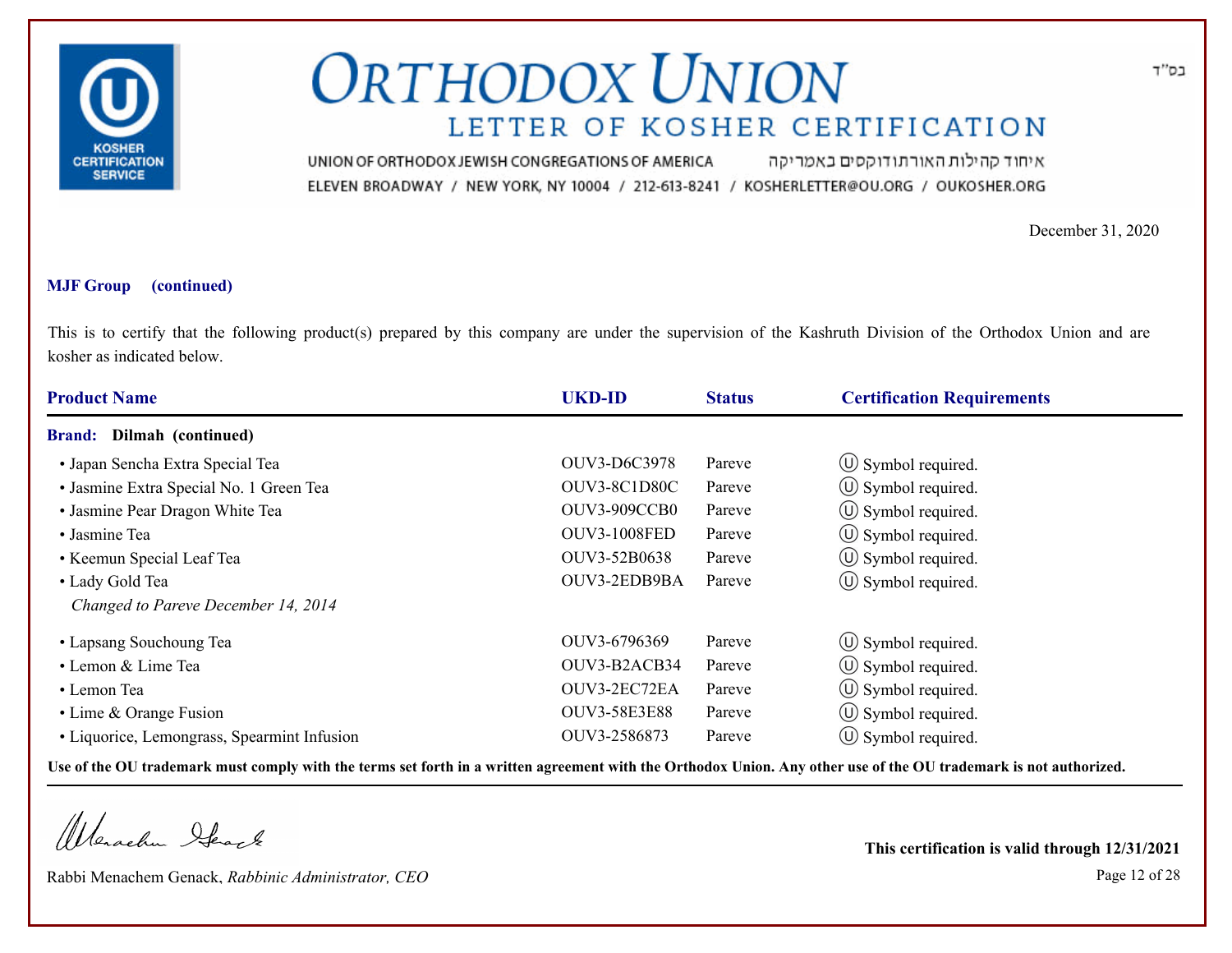

איחוד קהילות האורתודוקסים באמריקה UNION OF ORTHODOX JEWISH CONGREGATIONS OF AMERICA ELEVEN BROADWAY / NEW YORK, NY 10004 / 212-613-8241 / KOSHERLETTER@OU.ORG / OUKOSHER.ORG

December 31, 2020

#### **MJF Group (continued)**

This is to certify that the following product(s) prepared by this company are under the supervision of the Kashruth Division of the Orthodox Union and are kosher as indicated below.

| <b>Product Name</b>                 | <b>UKD-ID</b>       | <b>Status</b> | <b>Certification Requirements</b> |  |
|-------------------------------------|---------------------|---------------|-----------------------------------|--|
| <b>Brand:</b> Dilmah (continued)    |                     |               |                                   |  |
| • Lively Lime & Orange Fusion       | OUV3-E5799F2        | Pareve        | $\circled{1}$ Symbol required.    |  |
| • Lychee Tea                        | OUV3-21274E4        | Pareve        | $\circ$ Symbol required.          |  |
| • Lychee with Ginger                | OUV3-8C3CAAC        | Pareve        | $\circled{0}$ Symbol required.    |  |
| • Lychee with Rose and Almond       | <b>OUV3-A0067CB</b> | Pareve        | $\circ$ Symbol required.          |  |
| • Mahagastotte Tea                  | <b>OUV3-79187EB</b> | Pareve        | $\circ$ Symbol required.          |  |
| • Maharajah Reserve Assam Tea       | OUV3-C76AD3F        | Pareve        | $\circ$ Symbol required.          |  |
| • Mandarin                          | <b>OUV3-A63938B</b> | Pareve        | $\circ$ Symbol required.          |  |
| • Mandarin and Marzipan Pekoe       | OUV3-FKU8SUU        | Pareve        | (U) Symbol required.              |  |
| • Mango Scented Dombagastalawa FBOP | OUV3-EA5D2FB        | Pareve        | $\circled{1}$ Symbol required.    |  |
| • Mango Strawberry Tea              | OUV3-AD8D144        | Pareve        | $\circ$ Symbol required.          |  |
| • Mango Tea                         | OUV3-73F25C7        | Pareve        | $\circ$ Symbol required.          |  |
| • Maofeng Fragrant Green Tea        | OUV3-829E138        | Pareve        | $\circ$ Symbol required.          |  |

**Use of the OU trademark must comply with the terms set forth in a written agreement with the Orthodox Union. Any other use of the OU trademark is not authorized.**

Werachen Ifeart

Rabbi Menachem Genack, *Rabbinic Administrator, CEO* Page 13 of 28

**This certification is valid through 12/31/2021**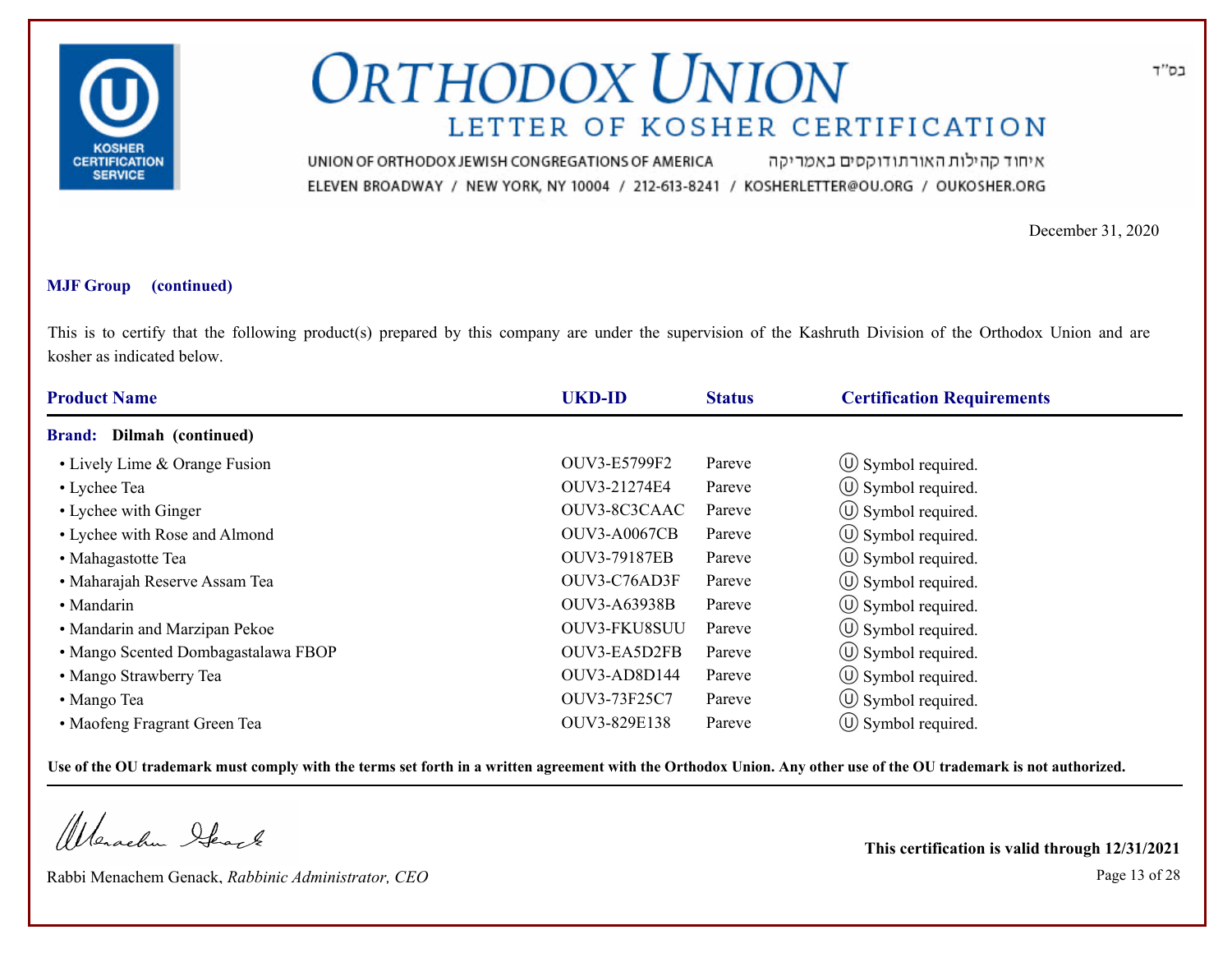

איחוד קהילות האורתודוקסים באמריקה UNION OF ORTHODOX JEWISH CONGREGATIONS OF AMERICA ELEVEN BROADWAY / NEW YORK, NY 10004 / 212-613-8241 / KOSHERLETTER@OU.ORG / OUKOSHER.ORG

December 31, 2020

#### **MJF Group (continued)**

This is to certify that the following product(s) prepared by this company are under the supervision of the Kashruth Division of the Orthodox Union and are kosher as indicated below.

| <b>Product Name</b>                   | <b>UKD-ID</b> | <b>Status</b> | <b>Certification Requirements</b>                                  |
|---------------------------------------|---------------|---------------|--------------------------------------------------------------------|
| Dilmah (continued)<br><b>Brand:</b>   |               |               |                                                                    |
| • Masala Chai Fiery Ceylon Spice Tea  | OUV3-DC22CC3  | Pareve        | $\circ$ Symbol required.                                           |
| · Masala Chai Gentle Ceylon Spice Tea | OUV3-BC25781  | Pareve        | $\circ$ Symbol required.                                           |
| • Mattakelle Tea                      | OUV3-8367271  | Pareve        | $\circ$ Symbol required.                                           |
| • McDonald's Ceylon Finest Tea        | OUV3-8B88897  | Pareve        | $\circ$ Symbol required.                                           |
| • Medawatte Craighead Estate Tea      | OUV3-D49F1D5  | Pareve        | $\circ$ Symbol required.                                           |
| • Medawatte Dombagastalawa Estate Tea | OUW3-F08D7B7  | Pareve        | (U) Symbol required. Certified for Passover and<br>year-round use. |
| • Medawatte Imboolpitiya Estate Tea   | OUV3-EB66537  | Pareve        | $\circ$ Symbol required.                                           |
| • Medawatte Tea                       | OUV3-75B231D  | Pareve        | $\circ$ Symbol required.                                           |
| • Mediterranean Mandarin              | OUV3-89B60EA  | Pareve        | $\circ$ Symbol required.                                           |
| • Mingmei Famous Plum Green Tea       | OUV3-303510E  | Pareve        | $\left(\bigcup$ Symbol required.                                   |
| • Mint Tea                            | OUV3-9E0C0B3  | Pareve        | $\circ$ Symbol required.                                           |

**Use of the OU trademark must comply with the terms set forth in a written agreement with the Orthodox Union. Any other use of the OU trademark is not authorized.**

Werschn Heark

Rabbi Menachem Genack, *Rabbinic Administrator, CEO* Page 14 of 28

**This certification is valid through 12/31/2021**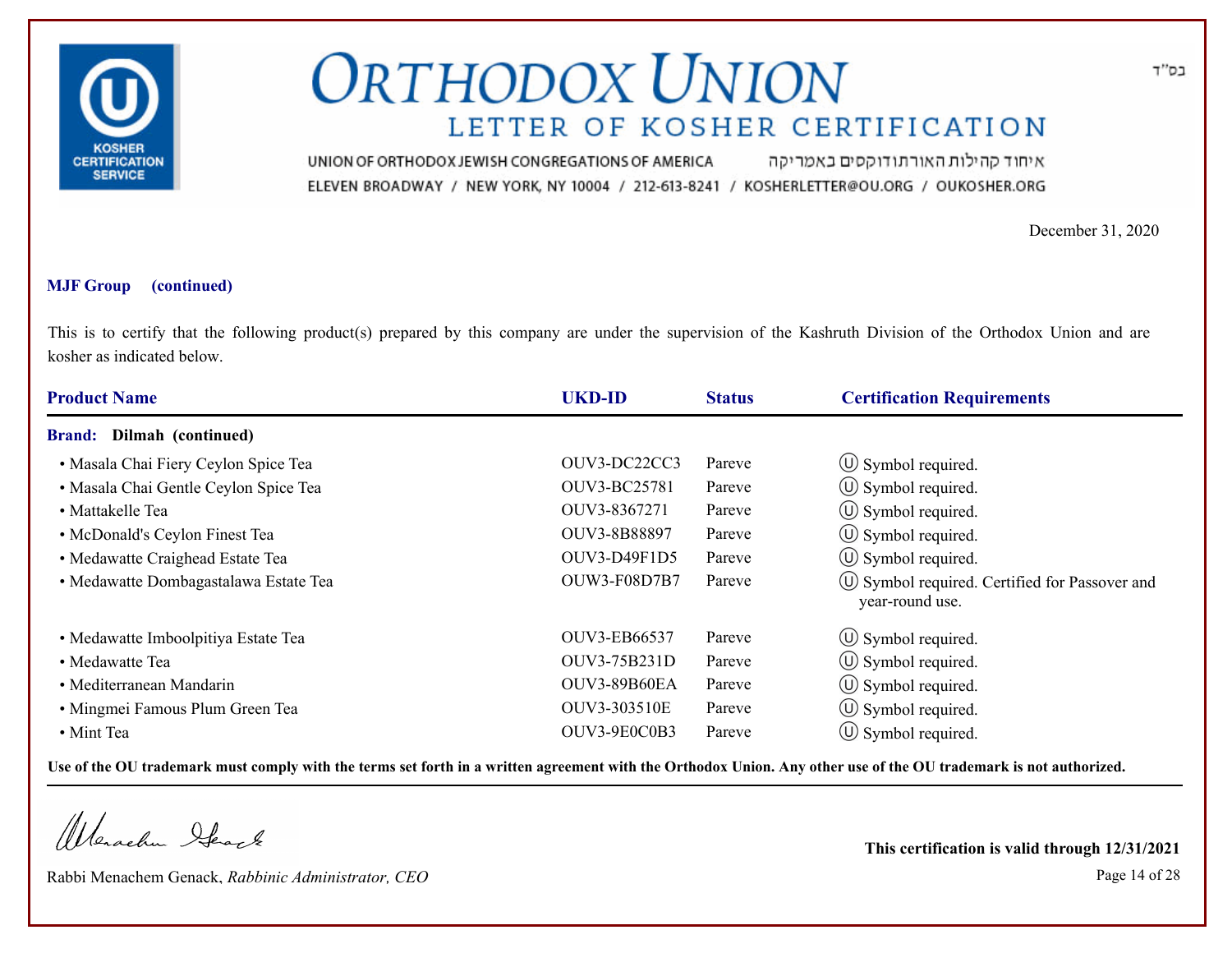

איחוד קהילות האורתודוקסים באמריקה UNION OF ORTHODOX JEWISH CONGREGATIONS OF AMERICA ELEVEN BROADWAY / NEW YORK, NY 10004 / 212-613-8241 / KOSHERLETTER@OU.ORG / OUKOSHER.ORG

December 31, 2020

#### **MJF Group (continued)**

This is to certify that the following product(s) prepared by this company are under the supervision of the Kashruth Division of the Orthodox Union and are kosher as indicated below.

| <b>Product Name</b>                       | <b>UKD-ID</b>       | <b>Status</b> | <b>Certification Requirements</b> |  |  |
|-------------------------------------------|---------------------|---------------|-----------------------------------|--|--|
| Dilmah (continued)<br><b>Brand:</b>       |                     |               |                                   |  |  |
| • Moroccan Mint Special Green Tea         | OUV3-8798896        | Pareve        | $\circ$ Symbol required.          |  |  |
| • Natural Ceylon Ginger Tea               | OUV3-5BD84C7        | Pareve        | $\circ$ Symbol required.          |  |  |
| • Natural Infusion of Blueberry and Clove | OUV3-N9EQHOE        | Pareve        | $\circled{1}$ Symbol required.    |  |  |
| • Natural Jasmine Green Tea               | OUV3-JENWPIT        | Pareve        | $\circ$ Symbol required.          |  |  |
| • Natural Lemon Verbena Tea               | <b>OUV3-8C2DE71</b> | Pareve        | $\circ$ Symbol required.          |  |  |
| • Natural Rooibos                         | OUV3-CXKN1NG        | Pareve        | (U) Symbol required.              |  |  |
| • Natural Rosehip With Hibiscus Tea       | OUV3-C146A79        | Pareve        | $\circ$ Symbol required.          |  |  |
| • Naturally Minty Ceylon Pekoe Tea        | OUV3-D5D9E9D        | Pareve        | (U) Symbol required.              |  |  |
| • Naturally Spicy Berry Tea               | OUV3-2879943        | Pareve        | $\circled{1}$ Symbol required.    |  |  |
| • Naturally Zesty Lemon Infusions         | OUV3-10C6444        | Pareve        | $\circled{1}$ Symbol required.    |  |  |
| • Nawalapitiya - Single Region Tea        | OUV3-90981E6        | Pareve        | $\circ$ Symbol required.          |  |  |
| • Nayapane Tea                            | OUV3-C5BEDFF        | Pareve        | $\circ$ Symbol required.          |  |  |

**Use of the OU trademark must comply with the terms set forth in a written agreement with the Orthodox Union. Any other use of the OU trademark is not authorized.**

Werachen Ifeart

Rabbi Menachem Genack, *Rabbinic Administrator, CEO* Page 15 of 28

**This certification is valid through 12/31/2021**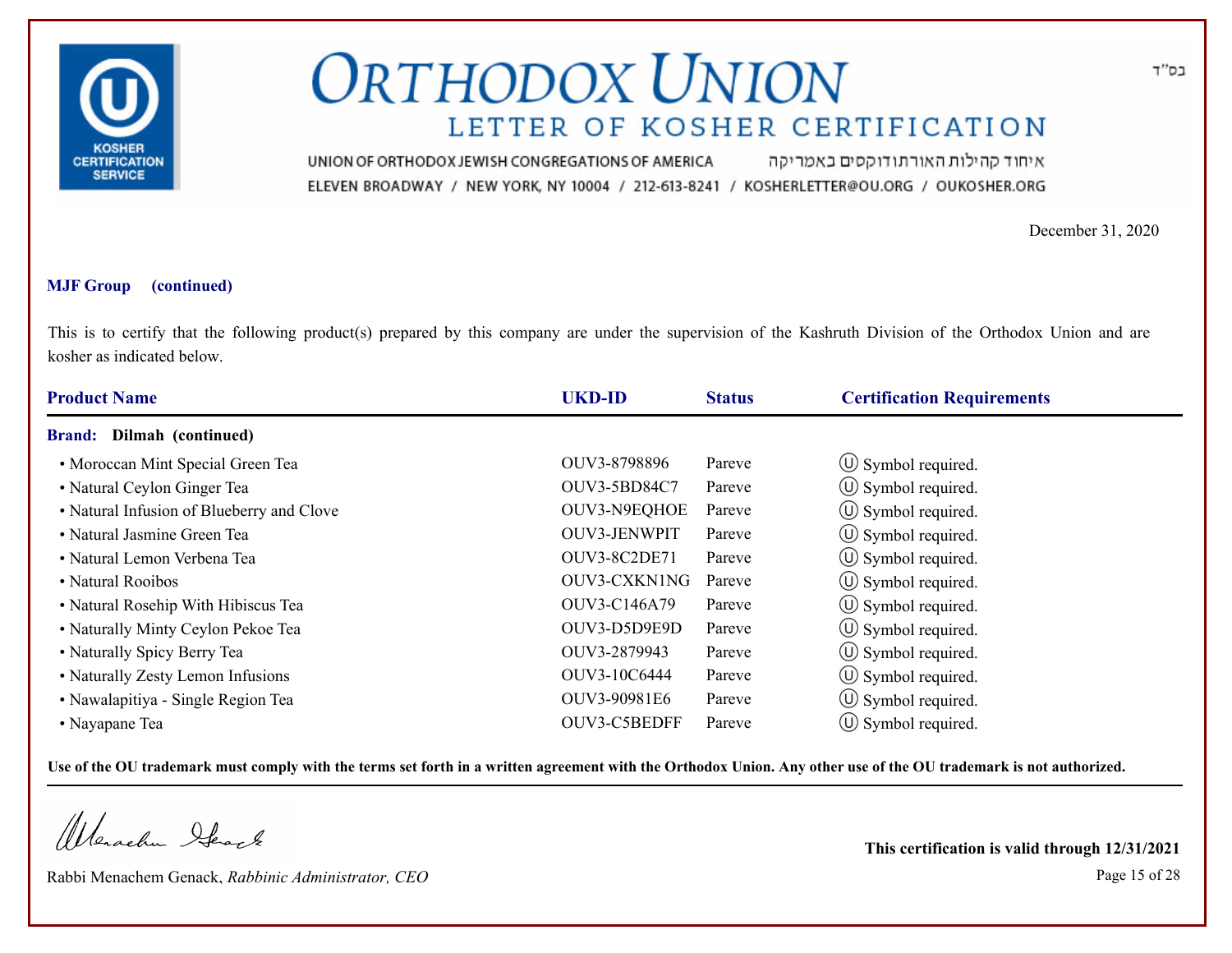

איחוד קהילות האורתודוקסים באמריקה UNION OF ORTHODOX JEWISH CONGREGATIONS OF AMERICA ELEVEN BROADWAY / NEW YORK, NY 10004 / 212-613-8241 / KOSHERLETTER@OU.ORG / OUKOSHER.ORG

December 31, 2020

#### **MJF Group (continued)**

This is to certify that the following product(s) prepared by this company are under the supervision of the Kashruth Division of the Orthodox Union and are kosher as indicated below.

| <b>Product Name</b>                | <b>UKD-ID</b>       | <b>Status</b> | <b>Certification Requirements</b> |
|------------------------------------|---------------------|---------------|-----------------------------------|
| <b>Brand:</b> Dilmah (continued)   |                     |               |                                   |
| • New Elpitiya Tea                 | <b>OUV3-A10B13A</b> | Pareve        | $\circled{1}$ Symbol required.    |
| • Nuwara Eliya - Single Region Tea | OUV3-CB6E110        | Pareve        | $\circ$ Symbol required.          |
| • Nuwara Eliya Afternoon Tea       | OUV3-95CLASX        | Pareve        | $\circ$ Symbol required.          |
| • Nuwara Eliya Pekoe Tea           | OUV3-84C5339        | Pareve        | $\circ$ Symbol required.          |
| • Oolong Tea                       | OUV3-8787F70        | Pareve        | $\circ$ Symbol required.          |
| $\cdot$ Orange                     | OUV3-15F9B74        | Pareve        | $(\cup)$ Symbol required.         |
| $\cdot$ Orange & Ginger            | OUV3-EC79CF9        | Pareve        | $\circ$ Symbol required.          |
| • Orange Pekoe Tea                 | <b>OUV3-88B180C</b> | Pareve        | $\circ$ Symbol required.          |
| • Organic Berry Explosion          | OUV3-U2XTQ13        | Pareve        | $\circ$ Symbol required.          |
| • Organic Ceylon Flowery Pekoe Tea | OUV3-6683578        | Pareve        | $\circ$ Symbol required.          |
| • Organic Ceylon Green Tea         | OUV3-5FD06CE        | Pareve        | $\circ$ Symbol required.          |
| • Organic Chamomile                | OUV3-13D6130        | Pareve        | $\circ$ Symbol required.          |

**Use of the OU trademark must comply with the terms set forth in a written agreement with the Orthodox Union. Any other use of the OU trademark is not authorized.**

Werachen Ifeart

Rabbi Menachem Genack, *Rabbinic Administrator, CEO* Page 16 of 28

**This certification is valid through 12/31/2021**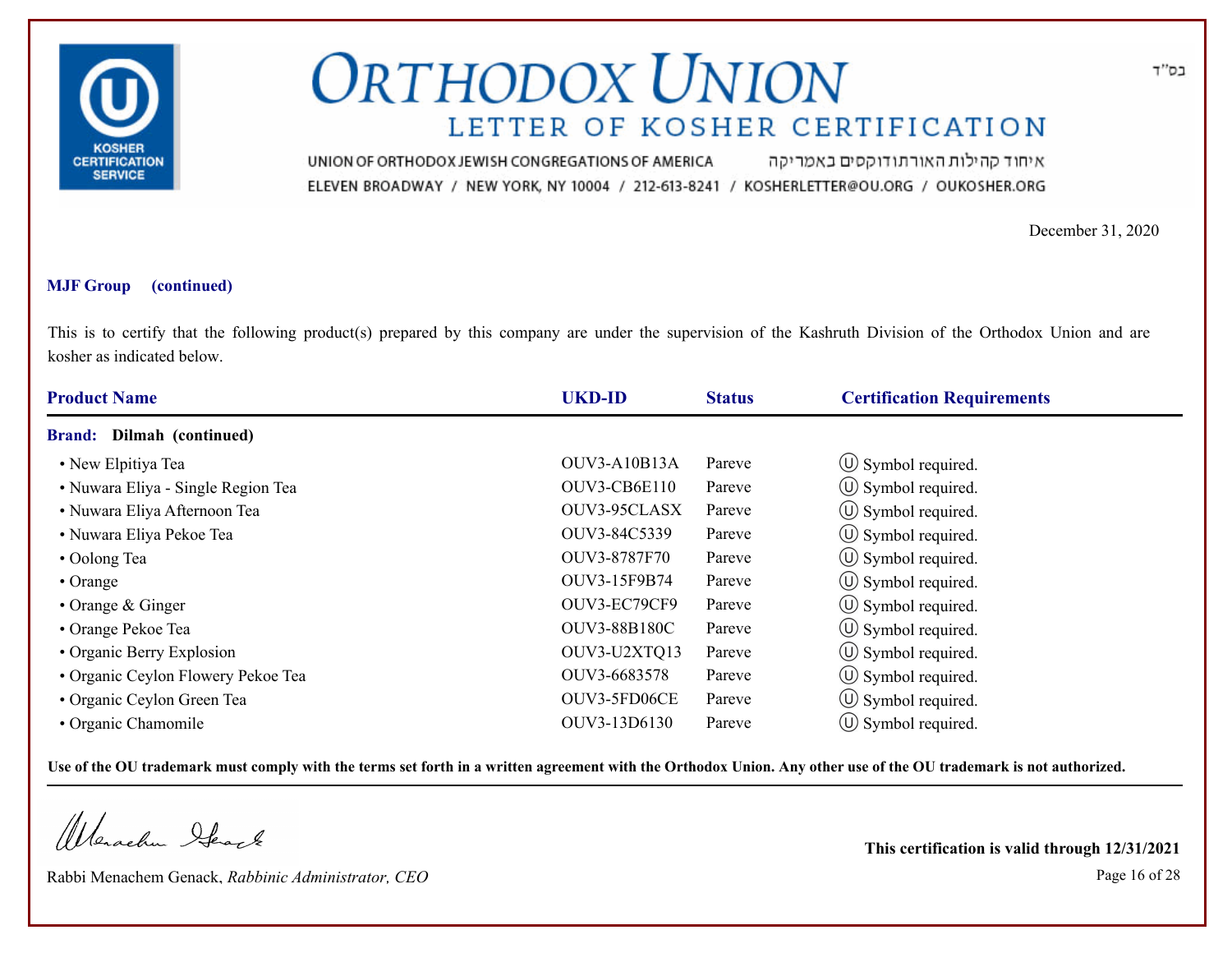

איחוד קהילות האורתודוקסים באמריקה UNION OF ORTHODOX JEWISH CONGREGATIONS OF AMERICA ELEVEN BROADWAY / NEW YORK, NY 10004 / 212-613-8241 / KOSHERLETTER@OU.ORG / OUKOSHER.ORG

December 31, 2020

#### **MJF Group (continued)**

This is to certify that the following product(s) prepared by this company are under the supervision of the Kashruth Division of the Orthodox Union and are kosher as indicated below.

| <b>Product Name</b>                             | <b>UKD-ID</b>       | <b>Status</b> | <b>Certification Requirements</b> |
|-------------------------------------------------|---------------------|---------------|-----------------------------------|
| Dilmah (continued)<br><b>Brand:</b>             |                     |               |                                   |
| · Organic Chun Mei Eyebrow Green Tea            | OUV3-99B1421        | Pareve        | $\circ$ Symbol required.          |
| • Organic Green Rooibos Tea                     | OUV3-C5E80A0        | Pareve        | $\circ$ Symbol required.          |
| · Organic Infusion - Fruity Minty Delicious Tea | OUV3-711F7B7        | Pareve        | $\circ$ Symbol required.          |
| • Organic Leafy Green Tea                       | OUV3-YEOKLB7        | Pareve        | (U) Symbol required.              |
| • Organic Rooibos with Bourbon Vanilla Tea      | OUV3-3E1A298        | Pareve        | $\circ$ Symbol required.          |
| Changed to Pareve December 14, 2014             |                     |               |                                   |
| • Organic Sencha Green Tea                      | <b>OUV3-BAE9695</b> | Pareve        | $\circ$ Symbol required.          |
| • Organic Tea                                   | OUV3-B6E8AB3        | Pareve        | $\circ$ Symbol required.          |
| • Original Specialties Tea                      | OUV3-6B63678        | Pareve        | $\circ$ Symbol required.          |
| • Passion Fruit Tea                             | OUV3-5E82605        | Pareve        | $\circ$ Symbol required.          |
| • Peach & Lychee Tea                            | OUV3-FF9C237        | Pareve        | $\circ$ Symbol required.          |
| • Peach Tea                                     | OUV3-BF4FFF2        | Pareve        | $\circ$ Symbol required.          |

**Use of the OU trademark must comply with the terms set forth in a written agreement with the Orthodox Union. Any other use of the OU trademark is not authorized.**

Werachen Ifearle

Rabbi Menachem Genack, *Rabbinic Administrator, CEO* Page 17 of 28

**This certification is valid through 12/31/2021**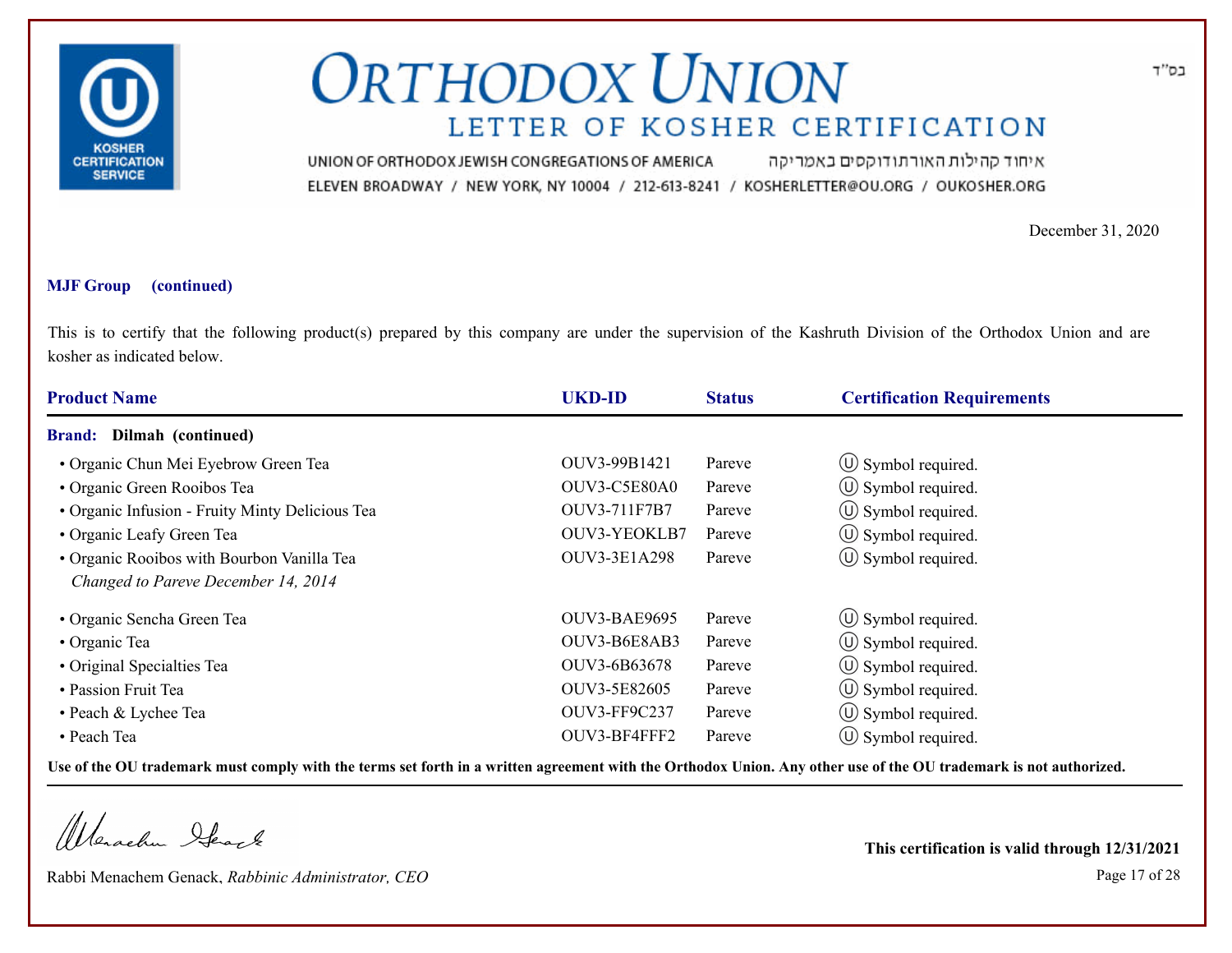

איחוד קהילות האורתודוקסים באמריקה UNION OF ORTHODOX JEWISH CONGREGATIONS OF AMERICA ELEVEN BROADWAY / NEW YORK, NY 10004 / 212-613-8241 / KOSHERLETTER@OU.ORG / OUKOSHER.ORG

December 31, 2020

#### **MJF Group (continued)**

This is to certify that the following product(s) prepared by this company are under the supervision of the Kashruth Division of the Orthodox Union and are kosher as indicated below.

| <b>Product Name</b>                             | <b>UKD-ID</b>       | <b>Status</b> | <b>Certification Requirements</b> |  |
|-------------------------------------------------|---------------------|---------------|-----------------------------------|--|
| <b>Brand:</b> Dilmah (continued)                |                     |               |                                   |  |
| • Pear & Orange                                 | OUV3-32B8FC3        | Pareve        | $\circ$ Symbol required.          |  |
| • Pear Tea                                      | OUV3-FF4EC0A        | Pareve        | $\circ$ Symbol required.          |  |
| • Pekoe Tea                                     | OUV3-955FD9E        | Pareve        | $\circ$ Symbol required.          |  |
| • Peppermint and English Toffee Exceptional Tea | OUV3-BB11D51        | Pareve        | $\circ$ Symbol required.          |  |
| Changed to Pareve December 14, 2014             |                     |               |                                   |  |
| • Peppermint Leaves with Ceylon Cinnamon        | <b>OUV3-F67F066</b> | Pareve        | $\circ$ Symbol required.          |  |
| • Peppermint Tea                                | <b>OUV3-1F482EC</b> | Pareve        | $\circ$ Symbol required.          |  |
| • Peppermint, Cinnamon and Clove                | OUV3-X6IAP73        | Pareve        | $\circ$ Symbol required.          |  |
| • Perfect Ceylon Breakfast Tea                  | OUV3-4C9F361        | Pareve        | $\circ$ Symbol required.          |  |
| • Perfect Ceylon Tea                            | OUV3-CF1C215        | Pareve        | $\circled{1}$ Symbol required.    |  |
| • Pineapple Tea                                 | OUV3-7C31C03        | Pareve        | $\circ$ Symbol required.          |  |
| • Pomegranate Passionfruit and Honey Suckle Tea | OUV3-11E6684        | Pareve        | $\circ$ Symbol required.          |  |

**Use of the OU trademark must comply with the terms set forth in a written agreement with the Orthodox Union. Any other use of the OU trademark is not authorized.**

Werschn Heark

Rabbi Menachem Genack, *Rabbinic Administrator, CEO* Page 18 of 28

**This certification is valid through 12/31/2021**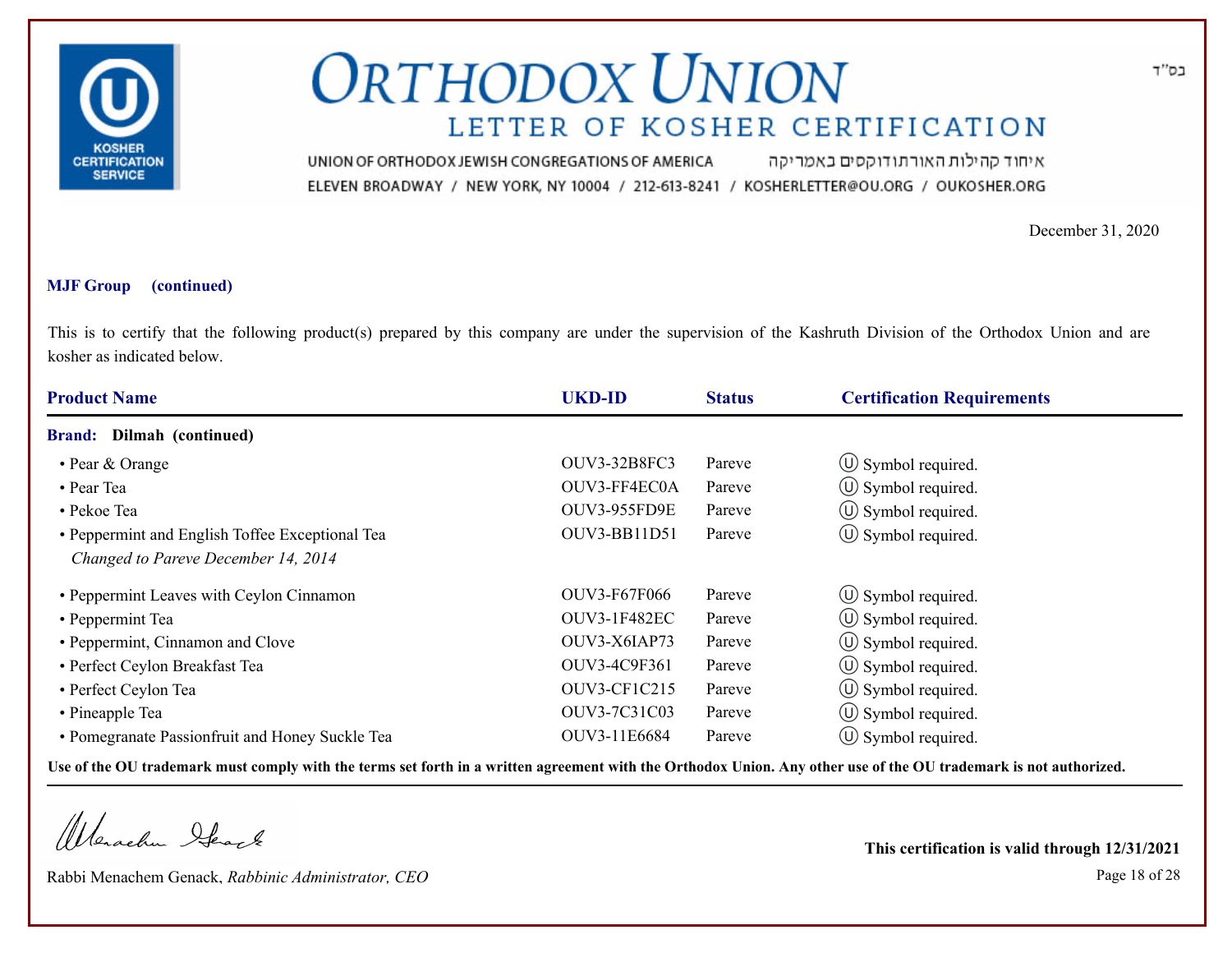

איחוד קהילות האורתודוקסים באמריקה UNION OF ORTHODOX JEWISH CONGREGATIONS OF AMERICA ELEVEN BROADWAY / NEW YORK, NY 10004 / 212-613-8241 / KOSHERLETTER@OU.ORG / OUKOSHER.ORG

December 31, 2020

#### **MJF Group (continued)**

This is to certify that the following product(s) prepared by this company are under the supervision of the Kashruth Division of the Orthodox Union and are kosher as indicated below.

| <b>Product Name</b>                 | <b>UKD-ID</b>       | <b>Status</b> | <b>Certification Requirements</b> |
|-------------------------------------|---------------------|---------------|-----------------------------------|
| <b>Brand:</b> Dilmah (continued)    |                     |               |                                   |
| • Premium Ceylon Leaf Tea           | OUV3-BD984BE        | Pareve        | $\circ$ Symbol required.          |
| • Premium Ceylon Tea                | OUV3-A659E21        | Pareve        | $\circled{1}$ Symbol required.    |
| • Premium Quality                   | <b>OUV3-8C4866B</b> | Pareve        | $\circled{1}$ Symbol required.    |
| • Premium Tea                       | OUV3-AEE2314        | Pareve        | $\circ$ Symbol required.          |
| • Prince Of Kandy Tea               | OUV3-3CD1691        | Pareve        | $\circ$ Symbol required.          |
| • Prince Of Wales Tea               | OUV3-0146863        | Pareve        | $\circ$ Symbol required.          |
| • Pu-Erh Dynasty                    | OUV3-CEEA4B8        | Pareve        | $\circ$ Symbol required.          |
| $\bullet$ PU-ERH Tea                | OUV3-B0CCCC3        | Pareve        | (U) Symbol required.              |
| • Pure Chamomile Flowers            | OUV3-003371A        | Pareve        | $\circ$ Symbol required.          |
| • Pure Darjeeling Single Region Tea | OUV3-8UGBWMO Pareve |               | $\circ$ Symbol required.          |
| • Pure Hibiscus & Rosehip Tea       | OUV3-8CA8B9A        | Pareve        | $\circled{1}$ Symbol required.    |
| • Pure Natural Organic Rooibos Tea  | OUV3-93313B5        | Pareve        | $(\cup)$ Symbol required.         |

**Use of the OU trademark must comply with the terms set forth in a written agreement with the Orthodox Union. Any other use of the OU trademark is not authorized.**

Werachen Ifeart

Rabbi Menachem Genack, *Rabbinic Administrator, CEO* Page 19 of 28

**This certification is valid through 12/31/2021**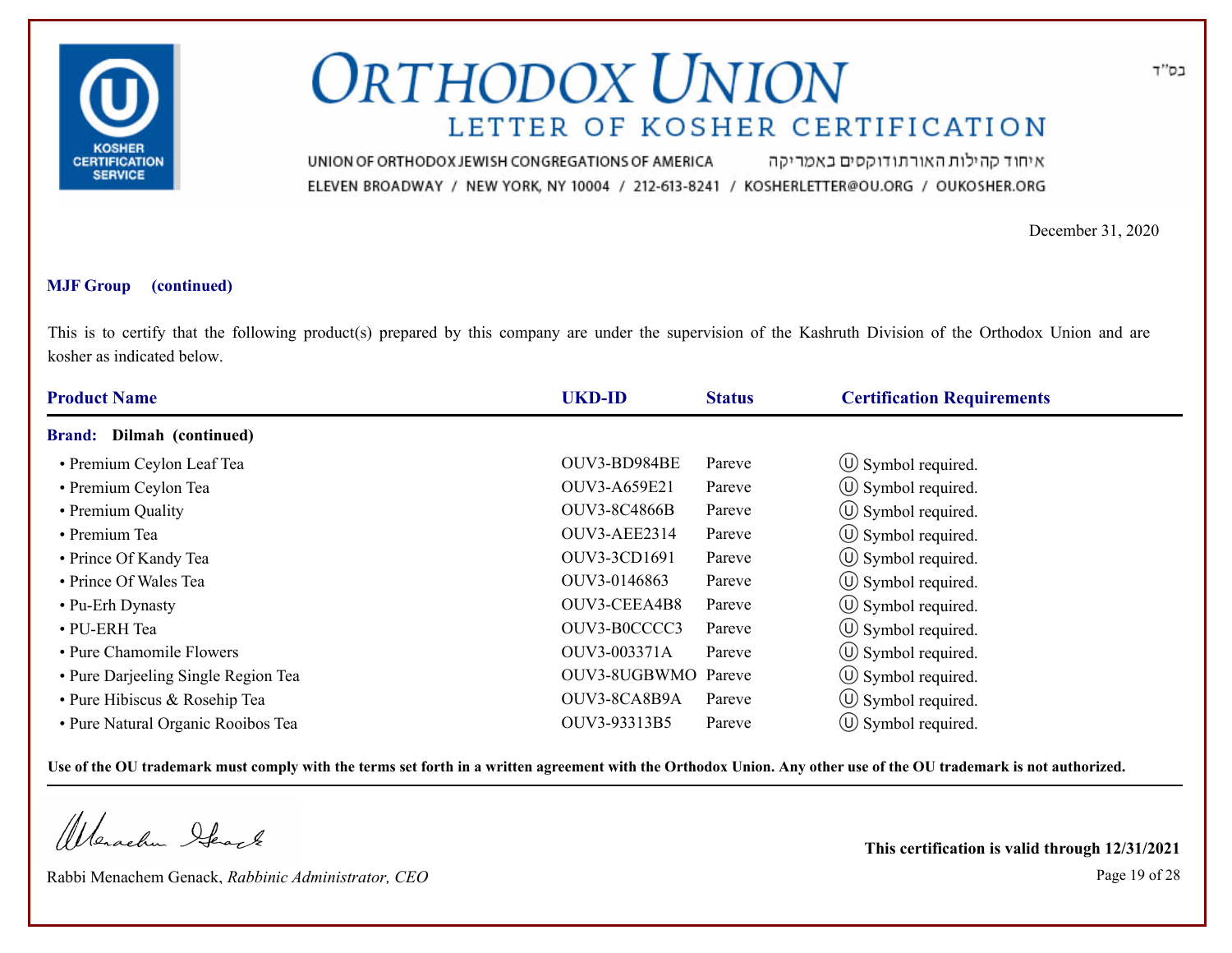

איחוד קהילות האורתודוקסים באמריקה UNION OF ORTHODOX JEWISH CONGREGATIONS OF AMERICA ELEVEN BROADWAY / NEW YORK, NY 10004 / 212-613-8241 / KOSHERLETTER@OU.ORG / OUKOSHER.ORG

December 31, 2020

#### **MJF Group (continued)**

This is to certify that the following product(s) prepared by this company are under the supervision of the Kashruth Division of the Orthodox Union and are kosher as indicated below.

| <b>Product Name</b>                          | <b>UKD-ID</b>       | <b>Status</b> | <b>Certification Requirements</b> |  |  |
|----------------------------------------------|---------------------|---------------|-----------------------------------|--|--|
| Dilmah (continued)<br><b>Brand:</b>          |                     |               |                                   |  |  |
| • Pure Peppermint Leaves                     | OUV3-8980530        | Pareve        | $\circled{1}$ Symbol required.    |  |  |
| • Pure Special Green Tea                     | OUV3-0749D1F        | Pareve        | $\circ$ Symbol required.          |  |  |
| • Purely Ceylon Organic Black Tea            | OUV3-21F7731        | Pareve        | $\circled{1}$ Symbol required.    |  |  |
| • Radella - Single Region Tea                | OUV3-DBB7A21        | Pareve        | $\circ$ Symbol required.          |  |  |
| • Ranwatte Kenmare Estate Tea                | OUV3-E8E2AE9        | Pareve        | $\circ$ Symbol required.          |  |  |
| • Ranwatte Lover's Leap Estate Tea           | OUV3-4D33601        | Pareve        | $\circ$ Symbol required.          |  |  |
| • Ranwatte Mahagastotte Estate Tea           | OUV3-02002F1        | Pareve        | $\circ$ Symbol required.          |  |  |
| • Ranwatte Tea                               | <b>OUV3-C8C1C82</b> | Pareve        | (U) Symbol required.              |  |  |
| • Raspberry Tea                              | OUV3-14ABD65        | Pareve        | $\circ$ Symbol required.          |  |  |
| • Ratnapura - Single Region Tea              | <b>OUV3-225CCA8</b> | Pareve        | $\circ$ Symbol required.          |  |  |
| • Rooibos Chocolate Turmeric Ginger & Almond | OUV3-9EL8FOS        | Pareve        | $\circ$ Symbol required.          |  |  |
| • Rooibos Cinnamon Turmeric Ginger & Nutmeg  | OUV3-L8JUVOK        | Pareve        | $\cup$ Symbol required.           |  |  |

**Use of the OU trademark must comply with the terms set forth in a written agreement with the Orthodox Union. Any other use of the OU trademark is not authorized.**

Werachen Stack

Rabbi Menachem Genack, *Rabbinic Administrator, CEO* Page 20 of 28

**This certification is valid through 12/31/2021**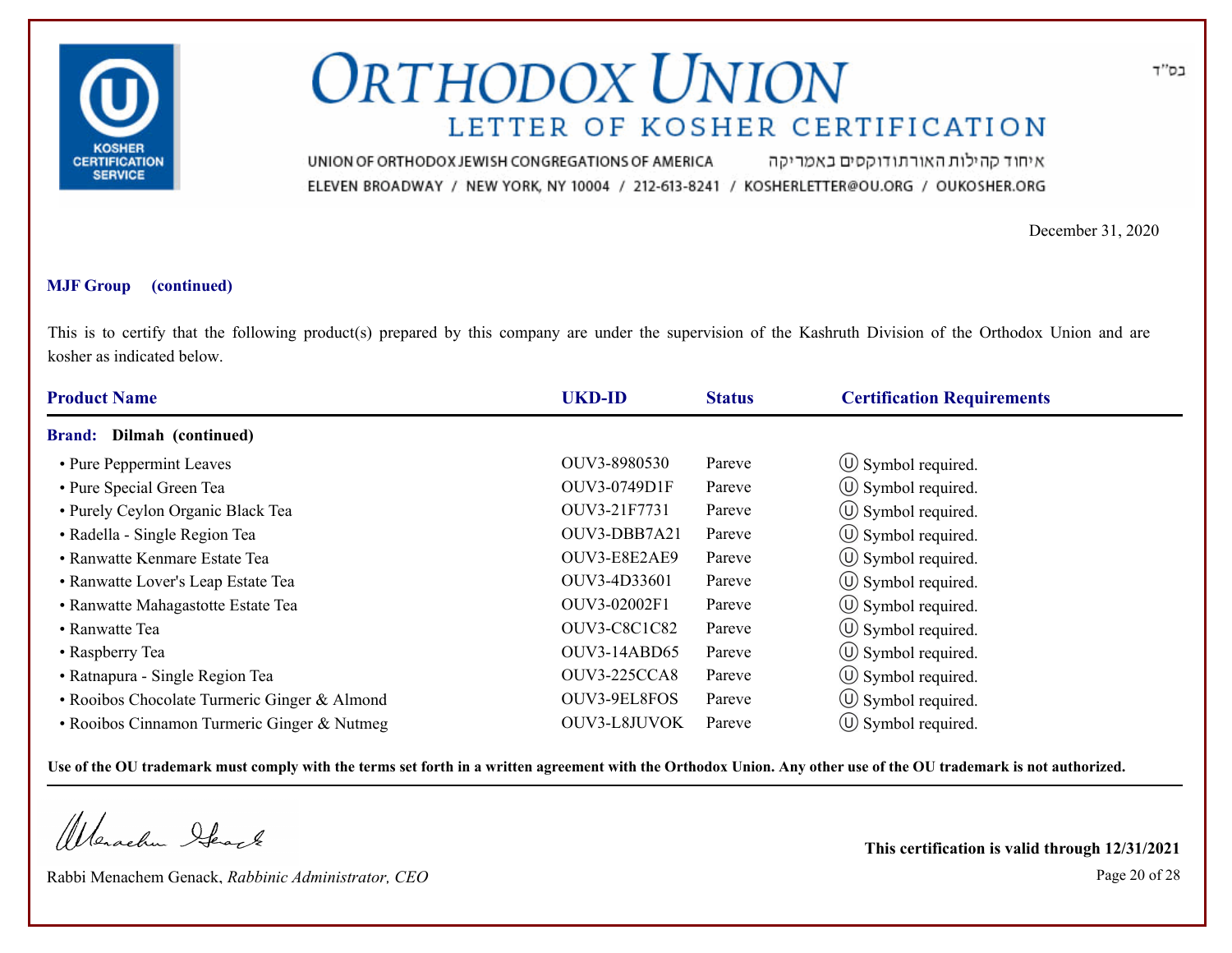

איחוד קהילות האורתודוקסים באמריקה UNION OF ORTHODOX JEWISH CONGREGATIONS OF AMERICA ELEVEN BROADWAY / NEW YORK, NY 10004 / 212-613-8241 / KOSHERLETTER@OU.ORG / OUKOSHER.ORG

December 31, 2020

#### **MJF Group (continued)**

This is to certify that the following product(s) prepared by this company are under the supervision of the Kashruth Division of the Orthodox Union and are kosher as indicated below.

| <b>Product Name</b>                      | <b>UKD-ID</b>       | <b>Status</b> | <b>Certification Requirements</b> |
|------------------------------------------|---------------------|---------------|-----------------------------------|
| Dilmah (continued)<br><b>Brand:</b>      |                     |               |                                   |
| • Rooibos Organic Green Tea              | OUV3-655552E        | Pareve        | $\circ$ Symbol required.          |
| • Rooibos With Cardamom & Ginger Tea     | <b>OUV3-F458FB8</b> | Pareve        | $\circ$ Symbol required.          |
| • Rooibos With Cinnamon & Peppermint Tea | OUV3-805C530        | Pareve        | $\circ$ Symbol required.          |
| • Rooibos With Lemon Myrtle Tea          | OUV3-B977D08        | Pareve        | $\circled{1}$ Symbol required.    |
| • Rose Flavoured Loose Leaf Tea          | OUV3-8176497        | Pareve        | $\circ$ Symbol required.          |
| • Rose with French Vanilla Tea           | OUV3-F11CF74        | Pareve        | $\circled{1}$ Symbol required.    |
| Changed to Pareve December 14, 2014      |                     |               |                                   |
| • Rosehip & Hibiscus                     | OUV3-D79DDB3        | Pareve        | $\circ$ Symbol required.          |
| • Rosehip Tea                            | OUV3-B62CF6C        | Pareve        | $\circled{1}$ Symbol required.    |
| • Rosemary with Peppermint               | OUV3-845C26D        | Pareve        | $\circ$ Symbol required.          |
| • Rum Tea                                | OUV3-AABB7F0        | Pareve        | $\circled{1}$ Symbol required.    |
| • Seasonal Variety Gift Tea              | OUV3-0BE532D        | Pareve        | $\circ$ Symbol required.          |

**Use of the OU trademark must comply with the terms set forth in a written agreement with the Orthodox Union. Any other use of the OU trademark is not authorized.**

Werschn Heark

Rabbi Menachem Genack, *Rabbinic Administrator, CEO* Page 21 of 28

**This certification is valid through 12/31/2021**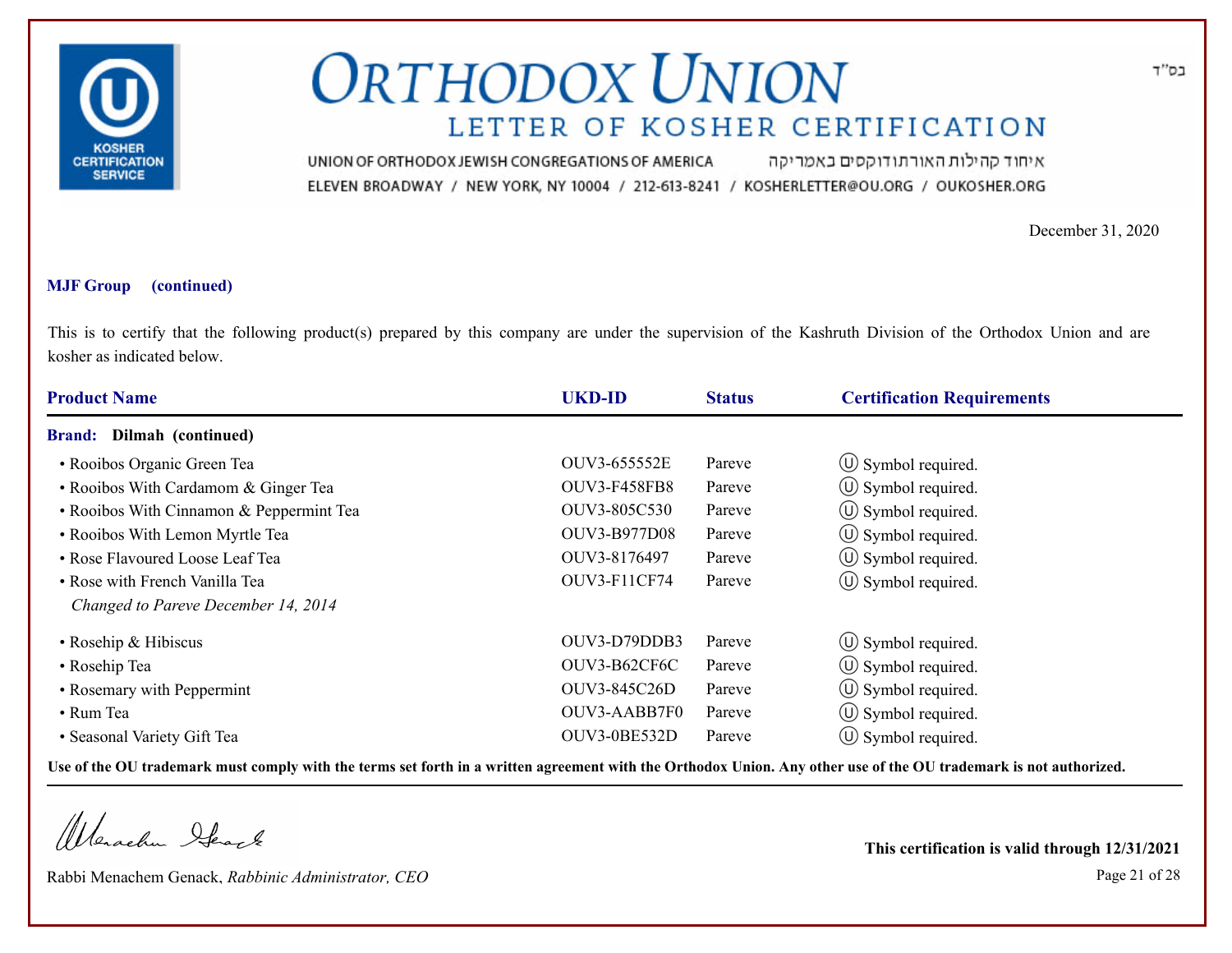

איחוד קהילות האורתודוקסים באמריקה UNION OF ORTHODOX JEWISH CONGREGATIONS OF AMERICA ELEVEN BROADWAY / NEW YORK, NY 10004 / 212-613-8241 / KOSHERLETTER@OU.ORG / OUKOSHER.ORG

December 31, 2020

#### **MJF Group (continued)**

This is to certify that the following product(s) prepared by this company are under the supervision of the Kashruth Division of the Orthodox Union and are kosher as indicated below.

| <b>Product Name</b>                     | <b>UKD-ID</b>       | <b>Status</b> | <b>Certification Requirements</b> |  |
|-----------------------------------------|---------------------|---------------|-----------------------------------|--|
| <b>Brand:</b> Dilmah (continued)        |                     |               |                                   |  |
| · Sencha Green Extra Special Tea        | OUV3-16180A6        | Pareve        | $\circ$ Symbol required.          |  |
| • Sencha Green Tea                      | <b>OUV3-04DEE51</b> | Pareve        | $\circled{1}$ Symbol required.    |  |
| • Sencha With Chamomile Tea             | <b>OUV3-F18A48C</b> | Pareve        | $\circ$ Symbol required.          |  |
| • Sencha with Lemongrass and Peppermint | OUV3-5C2613F        | Pareve        | $\circ$ Symbol required.          |  |
| • Sencha With Lemongrass Tea            | OUV3-DD94752        | Pareve        | $\circ$ Symbol required.          |  |
| • Silver BOP No. 1 Tea                  | OUV3-F7BAD98        | Pareve        | $\circ$ Symbol required.          |  |
| • Silver COP Tea                        | OUV3-76B59B7        | Pareve        | $\circ$ Symbol required.          |  |
| • Silver English Afternoon Tea          | OUV3-976B2B9        | Pareve        | $\circled{1}$ Symbol required.    |  |
| Changed to Pareve December 14, 2014     |                     |               |                                   |  |
| • Silver English Breakfast Tea          | OUV3-D34F554        | Pareve        | $\circled{1}$ Symbol required.    |  |
| • Silver English Premium Tea            | OUV3-447BC37        | Pareve        | $\circ$ Symbol required.          |  |
| · Silver Jubilee Earl Grey Tea          | OUV3-KMGSALT        | Pareve        | $(U)$ Symbol required.            |  |

**Use of the OU trademark must comply with the terms set forth in a written agreement with the Orthodox Union. Any other use of the OU trademark is not authorized.**

Werachen Stack

Rabbi Menachem Genack, *Rabbinic Administrator, CEO* Page 22 of 28

**This certification is valid through 12/31/2021**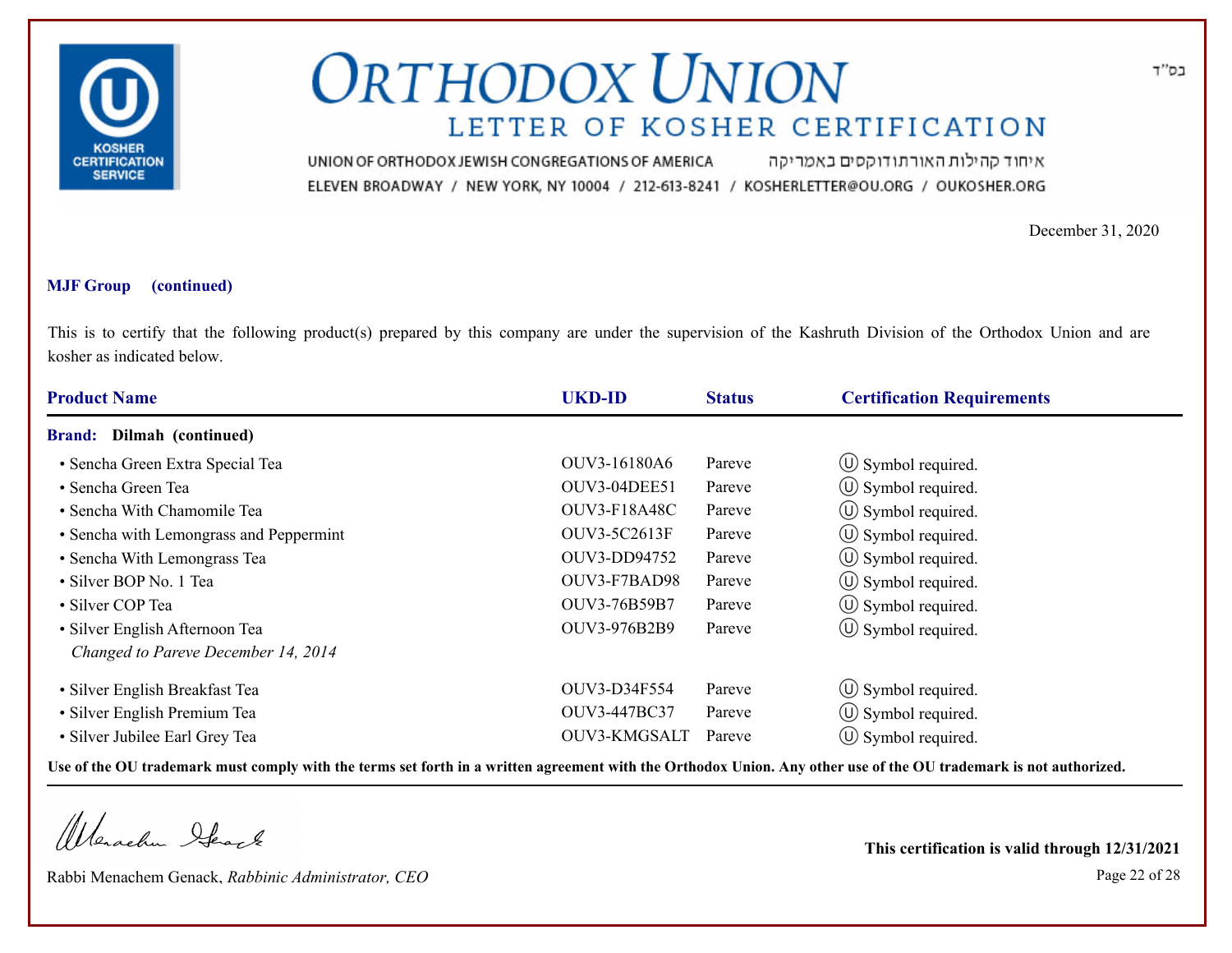

איחוד קהילות האורתודוקסים באמריקה UNION OF ORTHODOX JEWISH CONGREGATIONS OF AMERICA ELEVEN BROADWAY / NEW YORK, NY 10004 / 212-613-8241 / KOSHERLETTER@OU.ORG / OUKOSHER.ORG

December 31, 2020

#### **MJF Group (continued)**

This is to certify that the following product(s) prepared by this company are under the supervision of the Kashruth Division of the Orthodox Union and are kosher as indicated below.

| <b>Product Name</b>                       | <b>UKD-ID</b>       | <b>Status</b> | <b>Certification Requirements</b>                                  |
|-------------------------------------------|---------------------|---------------|--------------------------------------------------------------------|
| Dilmah (continued)<br><b>Brand:</b>       |                     |               |                                                                    |
| • Silver Tea                              | OUV3-FF2DD4F        | Pareve        | $\circ$ Symbol required.                                           |
| · Silver Tea Lady                         | OUV3-D17C190        | Pareve        | $\circ$ Symbol required.                                           |
| Changed to Pareve December 14, 2014       |                     |               |                                                                    |
| • Single Estate Assam Tea                 | <b>OUV3-2A857BE</b> | Pareve        | $\circ$ Symbol required.                                           |
| • Single Estate Darjeeling Tea            | <b>OUV3-0B79F7D</b> | Pareve        | $\circ$ Symbol required.                                           |
| · Single Estate Dombagastalawa BOP SP Tea | <b>OUW3-A506B2E</b> | Pareve        | (U) Symbol required. Certified for Passover and<br>year-round use. |
| • Single Estate Lover's Leap Pekoe Tea    | OUV3-55EAE6F        | Pareve        | $\circled{1}$ Symbol required.                                     |
| • Single Estate Nilagama FBOP Tea         | OUV3-E18579C        | Pareve        | $\circ$ Symbol required.                                           |
| • Single Estate Oolong Leaf Tea           | OUV3-8DE7A9B        | Pareve        | $\circled{1}$ Symbol required.                                     |
| • Single Estate Somerset Pekoe Tea        | OUV3-0DB27FB        | Pareve        | $\circ$ Symbol required.                                           |

**Use of the OU trademark must comply with the terms set forth in a written agreement with the Orthodox Union. Any other use of the OU trademark is not authorized.**

Werachen Ifearle

Rabbi Menachem Genack, *Rabbinic Administrator, CEO* Page 23 of 28

**This certification is valid through 12/31/2021**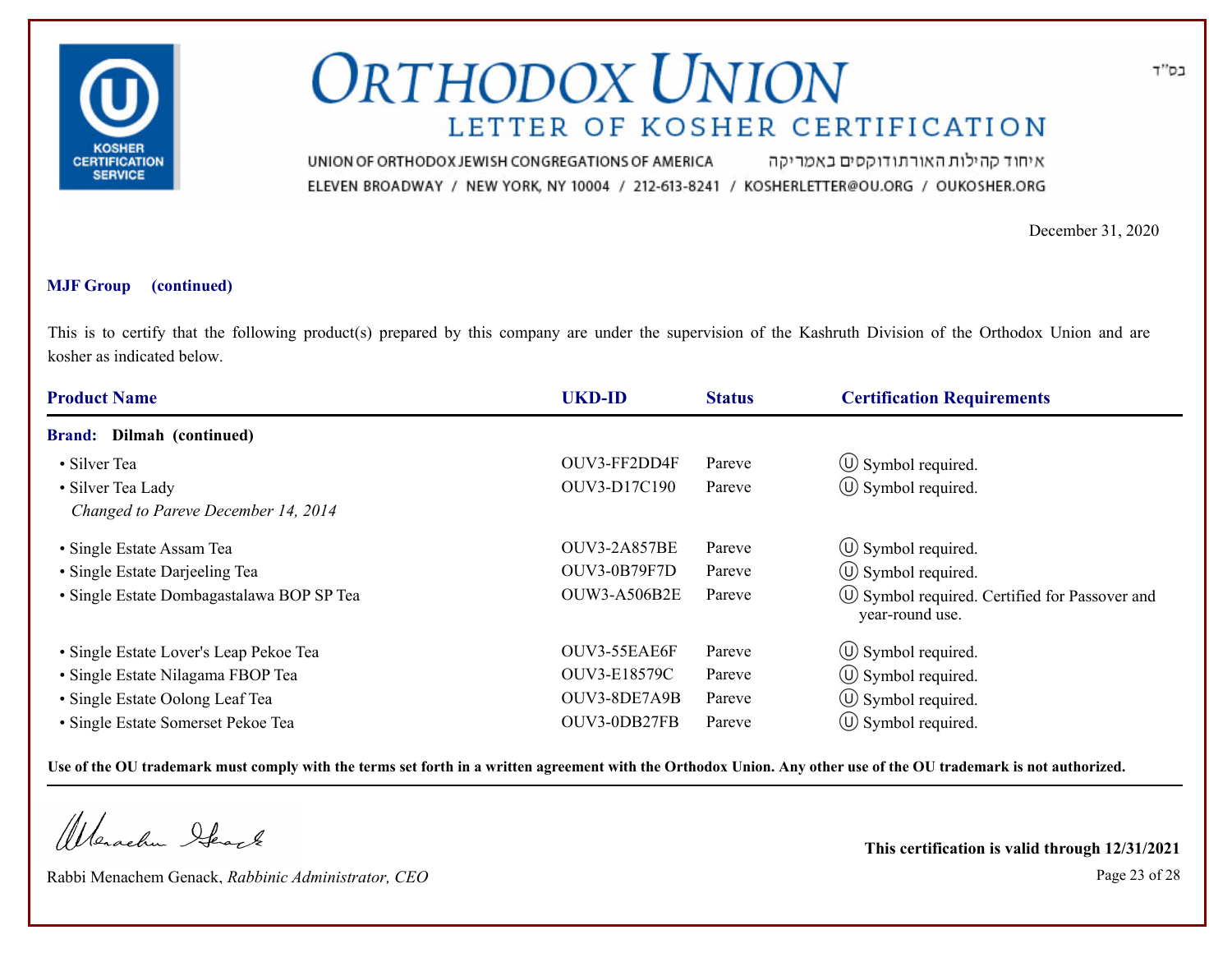

איחוד קהילות האורתודוקסים באמריקה UNION OF ORTHODOX JEWISH CONGREGATIONS OF AMERICA ELEVEN BROADWAY / NEW YORK, NY 10004 / 212-613-8241 / KOSHERLETTER@OU.ORG / OUKOSHER.ORG

December 31, 2020

#### **MJF Group (continued)**

This is to certify that the following product(s) prepared by this company are under the supervision of the Kashruth Division of the Orthodox Union and are kosher as indicated below.

| <b>Product Name</b>                              | <b>UKD-ID</b>       | <b>Status</b> | <b>Certification Requirements</b> |
|--------------------------------------------------|---------------------|---------------|-----------------------------------|
| Dilmah (continued)<br><b>Brand:</b>              |                     |               |                                   |
| • Somerset Tea                                   | OUV3-E4FD888        | Pareve        | $\circled{1}$ Symbol required.    |
| • Southern Sunset - Organic Rooibos Infusion Tea | OUV3-616D598        | Pareve        | $\circ$ Symbol required.          |
| • Spring Time Fragrant Oolong - Tie Guan Yin     | OUV3-9F2E946        | Pareve        | $\circ$ Symbol required.          |
| • Spring Time Fragrant Special Oolong Tea        | OUV3-4FCA39D        | Pareve        | $\circ$ Symbol required.          |
| • Spring Time Oolong with Ginger                 | OUV3-GE9HDVO        | Pareve        | $\circ$ Symbol required.          |
| • Spring Time Tie Guan Yin                       | OUV3-13A734C        | Pareve        | $(\cup)$ Symbol required.         |
| • Springtime Chocolate Mint                      | OUV3-WONAF2J        | Pareve        | $\circ$ Symbol required.          |
| • Strawberry Tea                                 | OUV3-6A5F77D        | Pareve        | $\circ$ Symbol required.          |
| • Strong Tea                                     | OUV3-FE6E2F3        | Pareve        | $\circled{1}$ Symbol required.    |
| • Super Premium Flowery Orange Pekoe Tea         | <b>OUV3-7CB4084</b> | Pareve        | $\circ$ Symbol required.          |
| • Supreme Ceylon Single Origin Tea               | OUV3-ECA2618        | Pareve        | $\circ$ Symbol required.          |
| • The First Ceylon Camellia Flower Tea           | OUV3-646DA4B        | Pareve        | $\circ$ Symbol required.          |

**Use of the OU trademark must comply with the terms set forth in a written agreement with the Orthodox Union. Any other use of the OU trademark is not authorized.**

Werachen Ifeart

Rabbi Menachem Genack, *Rabbinic Administrator, CEO* Page 24 of 28

**This certification is valid through 12/31/2021**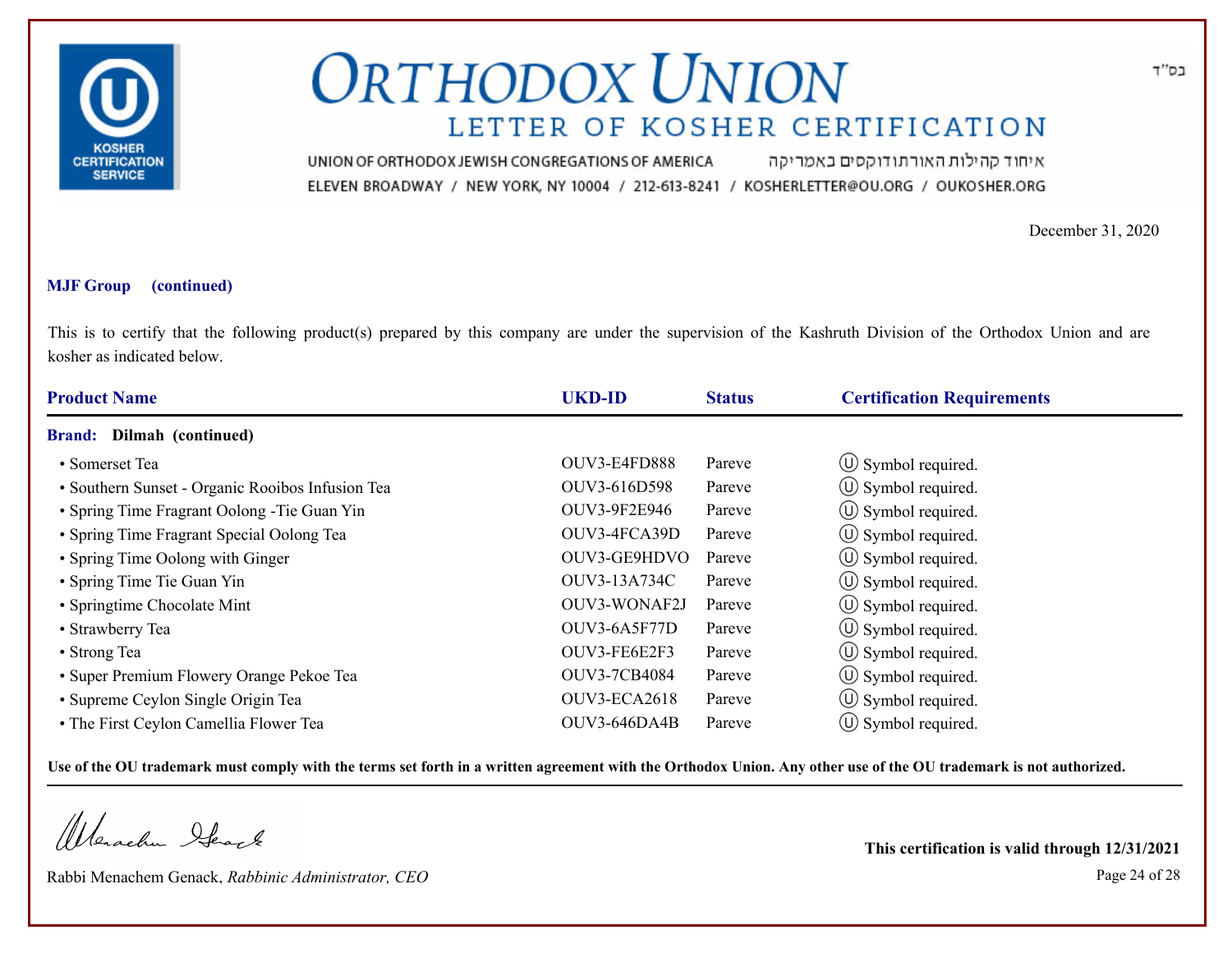

איחוד קהילות האורתודוקסים באמריקה UNION OF ORTHODOX JEWISH CONGREGATIONS OF AMERICA ELEVEN BROADWAY / NEW YORK, NY 10004 / 212-613-8241 / KOSHERLETTER@OU.ORG / OUKOSHER.ORG

December 31, 2020

#### **MJF Group (continued)**

This is to certify that the following product(s) prepared by this company are under the supervision of the Kashruth Division of the Orthodox Union and are kosher as indicated below.

| <b>Product Name</b>                 | <b>UKD-ID</b>       | <b>Status</b> | <b>Certification Requirements</b> |
|-------------------------------------|---------------------|---------------|-----------------------------------|
| Dilmah (continued)<br><b>Brand:</b> |                     |               |                                   |
| • The First Ceylon Oolong Tea       | OUV3-022AFEE        | Pareve        | $\circ$ Symbol required.          |
| • The First Ceylon Souchong Tea     | OUV3-D46BA13        | Pareve        | $\circ$ Symbol required.          |
| • The Original Earl Grey Tea        | <b>OUV3-7416DFF</b> | Pareve        | $\circled{1}$ Symbol required.    |
| • The Story of Tea                  | OUV3-ED0AB17        | Pareve        | $\circ$ Symbol required.          |
| • Tie Guan Yin                      | OUV3-51ACE5B        | Pareve        | $\circ$ Symbol required.          |
| • Toffee Banana Tea                 | OUV3-4896C64        | Pareve        | $\circ$ Symbol required.          |
| Changed to Pareve December 14, 2014 |                     |               |                                   |
| • Traditional Special Oolong Tea    | OUV3-8586C3B        | Pareve        | $\circ$ Symbol required.          |
| • Udawatte Hollyrood Estate Tea     | OUV3-D356B56        | Pareve        | $\circ$ Symbol required.          |
| • Udawatte Kataboola Estate Tea     | <b>OUV3-296C0D0</b> | Pareve        | $\circled{1}$ Symbol required.    |
| • Udawatte Somerset Estate Tea      | OUV3-6AECE42        | Pareve        | $\circ$ Symbol required.          |
| • Udawatte Tea                      | OUV3-97EBDA9        | Pareve        | $\circ$ Symbol required.          |

**Use of the OU trademark must comply with the terms set forth in a written agreement with the Orthodox Union. Any other use of the OU trademark is not authorized.**

Werachen Ifearle

Rabbi Menachem Genack, *Rabbinic Administrator, CEO* Page 25 of 28

**This certification is valid through 12/31/2021**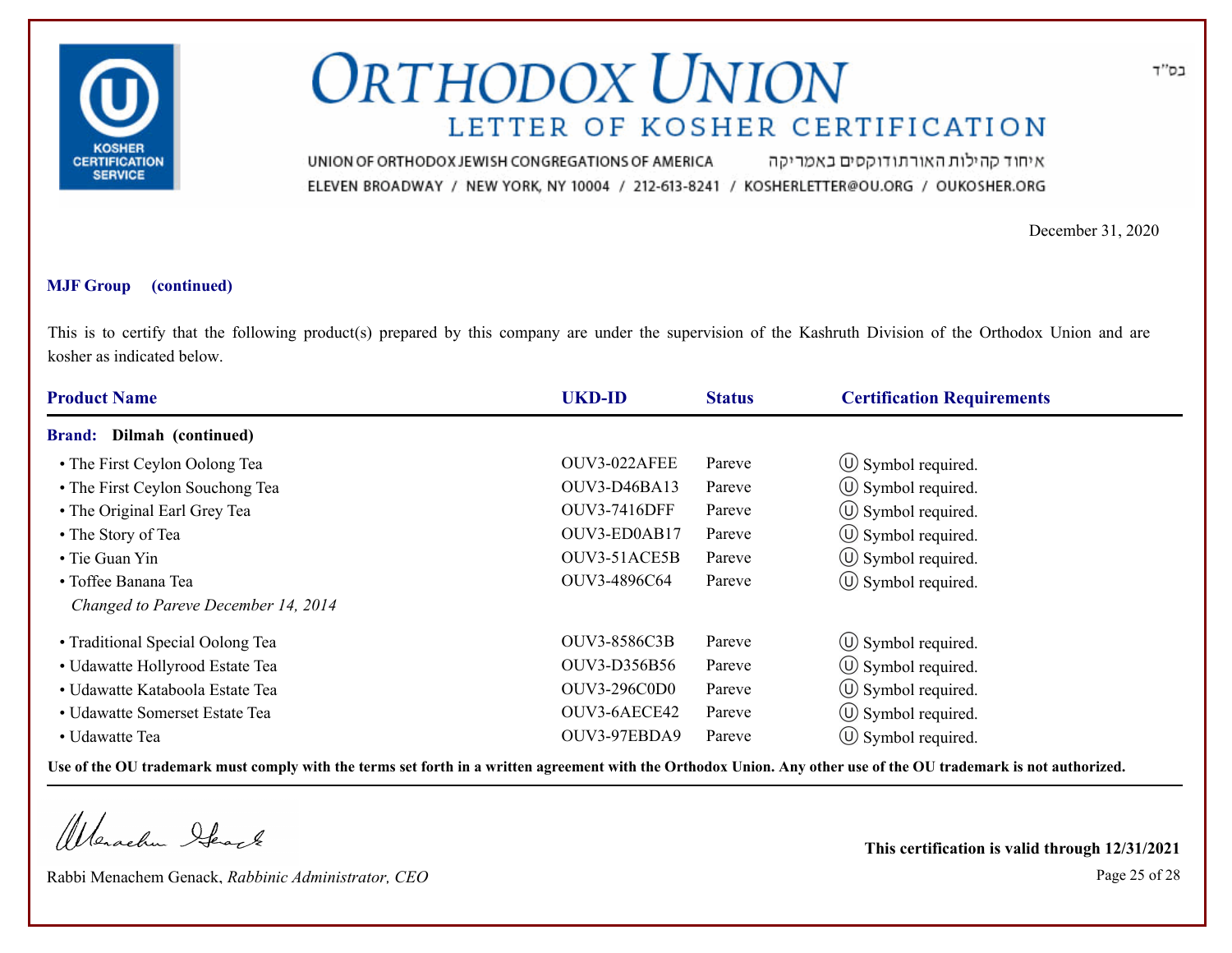

איחוד קהילות האורתודוקסים באמריקה UNION OF ORTHODOX JEWISH CONGREGATIONS OF AMERICA ELEVEN BROADWAY / NEW YORK, NY 10004 / 212-613-8241 / KOSHERLETTER@OU.ORG / OUKOSHER.ORG

December 31, 2020

#### **MJF Group (continued)**

This is to certify that the following product(s) prepared by this company are under the supervision of the Kashruth Division of the Orthodox Union and are kosher as indicated below.

| <b>Product Name</b>                           | <b>UKD-ID</b>       | <b>Status</b> | <b>Certification Requirements</b> |
|-----------------------------------------------|---------------------|---------------|-----------------------------------|
| <b>Brand:</b> Dilmah (continued)              |                     |               |                                   |
| • Ultimate Estate Craighead FBOPF Special Tea | OUV3-3B2B959        | Pareve        | $\circ$ Symbol required.          |
| • Ultimate Estate Monkey Rock OP1 Tea         | OUV3-07D7268        | Pareve        | $\circ$ Symbol required.          |
| • Ultimate Estate Wattegodde FBOP Tea         | OUV3-18F2475        | Pareve        | $\circled{1}$ Symbol required.    |
| • Uva Seasonal Flush Tea                      | OUV3-067DB72        | Pareve        | $\circ$ Symbol required.          |
| • Uva Tea                                     | <b>OUV3-7EB193C</b> | Pareve        | $\circ$ Symbol required.          |
| • Valley of Kings Ceylon Black Tea            | OUV3-AB64003        | Pareve        | $\circ$ Symbol required.          |
| • Valley of Kings Ceylon Pekoe Tea            | OUV3-85A4C4E        | Pareve        | $\circ$ Symbol required.          |
| • Vanilla Ceylon Tea                          | OUV3-6D6EB23        | Pareve        | $\circ$ Symbol required.          |
| Changed to Pareve December 14, 2014           |                     |               |                                   |
| • Vanilla Tea                                 | <b>OUV3-668C5DF</b> | Pareve        | $\circ$ Symbol required.          |
| Changed to Pareve December 14, 2014           |                     |               |                                   |

**Use of the OU trademark must comply with the terms set forth in a written agreement with the Orthodox Union. Any other use of the OU trademark is not authorized.**

Werschn Heark

Rabbi Menachem Genack, *Rabbinic Administrator, CEO* Page 26 of 28

**This certification is valid through 12/31/2021**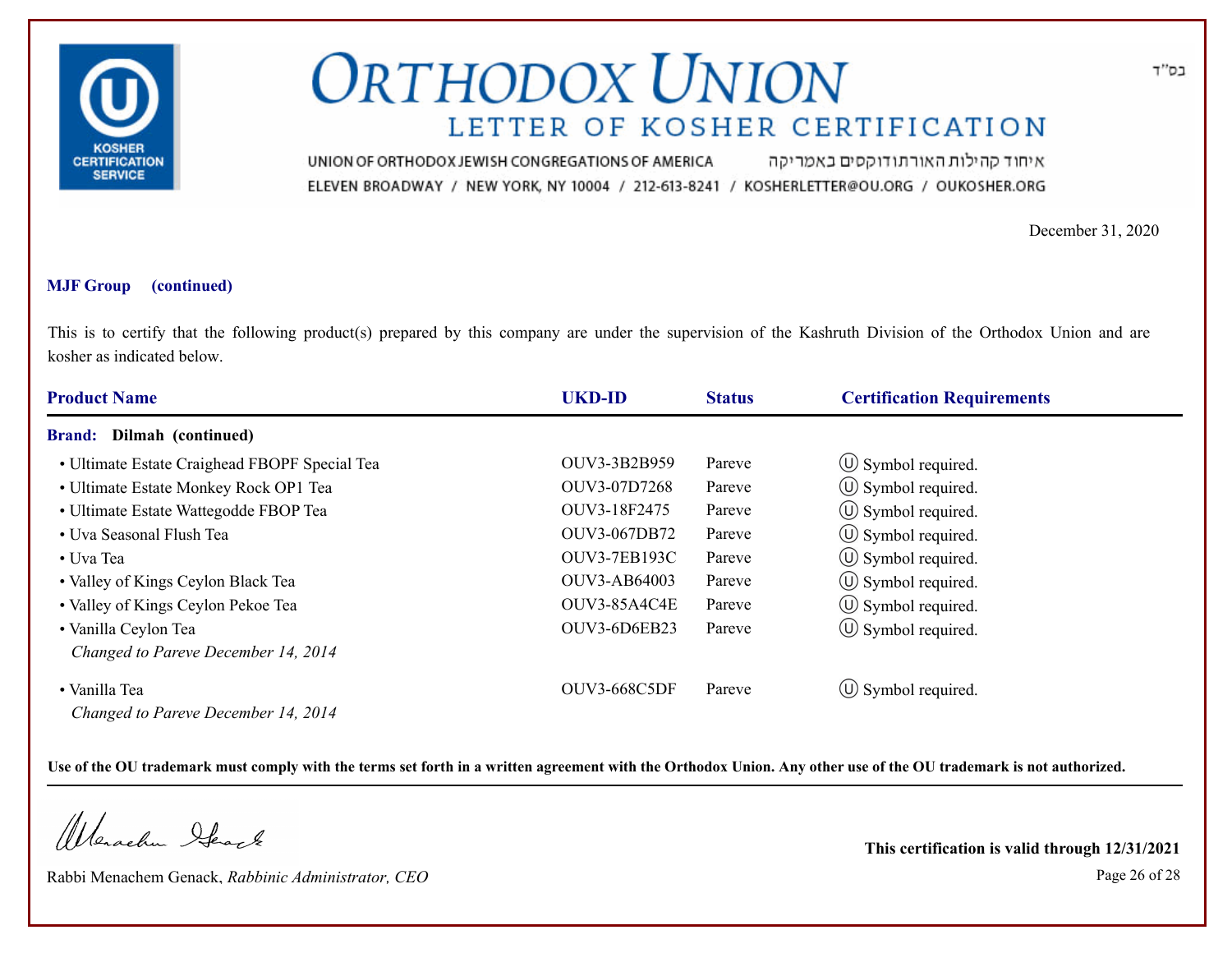

איחוד קהילות האורתודוקסים באמריקה UNION OF ORTHODOX JEWISH CONGREGATIONS OF AMERICA ELEVEN BROADWAY / NEW YORK, NY 10004 / 212-613-8241 / KOSHERLETTER@OU.ORG / OUKOSHER.ORG

December 31, 2020

#### **MJF Group (continued)**

This is to certify that the following product(s) prepared by this company are under the supervision of the Kashruth Division of the Orthodox Union and are kosher as indicated below.

| <b>Product Name</b>                                               | <b>UKD-ID</b>       | <b>Status</b> | <b>Certification Requirements</b> |
|-------------------------------------------------------------------|---------------------|---------------|-----------------------------------|
| Dilmah (continued)<br><b>Brand:</b>                               |                     |               |                                   |
| • Vanilla Touch of Rose                                           | OUV3-FA0CAA0        | Pareve        | $\circ$ Symbol required.          |
| • Variety Pack Tea (Earl Gray, Ceylon Supreme, English Breakfast, | <b>OUV3-833E7DE</b> | Pareve        | $\circled{1}$ Symbol required.    |
| English Afternoon)                                                |                     |               |                                   |
| • Vending Tea                                                     | OUV3-9DB04A9        | Pareve        | $\circled{1}$ Symbol required.    |
| • VSRT T-Chest/01 Tea                                             | OUV3-E2593C4        | Pareve        | $\circled{1}$ Symbol required.    |
| • Watte Gift Pack Tea                                             | OUV3-BBA9C7E        | Pareve        | (U) Symbol required.              |
| • Watte Single Estate Variety Pack Tea                            | OUV3-A68B7AB        | Pareve        | $\circ$ Symbol required.          |
| • Wellandura Tea                                                  | OUV3-3CEA0AE        | Pareve        | $\circ$ Symbol required.          |
| • White Lychee No. 1 Hand Rolled Tea                              | OUV3-B5B8236        | Pareve        | $\circ$ Symbol required.          |
| • White Tea                                                       | OUV3-BF1EAEF        | Pareve        | $\circ$ Symbol required.          |
| • Yatawatte Nilgama Estate Tea                                    | OUV3-AE5D099        | Pareve        | $\circled{1}$ Symbol required.    |
| • Yatawatte Tea                                                   | <b>OUV3-C13CE68</b> | Pareve        | $(U)$ Symbol required.            |

**Use of the OU trademark must comply with the terms set forth in a written agreement with the Orthodox Union. Any other use of the OU trademark is not authorized.**

Werachen Ifearle

Rabbi Menachem Genack, *Rabbinic Administrator, CEO* Page 27 of 28

**This certification is valid through 12/31/2021**